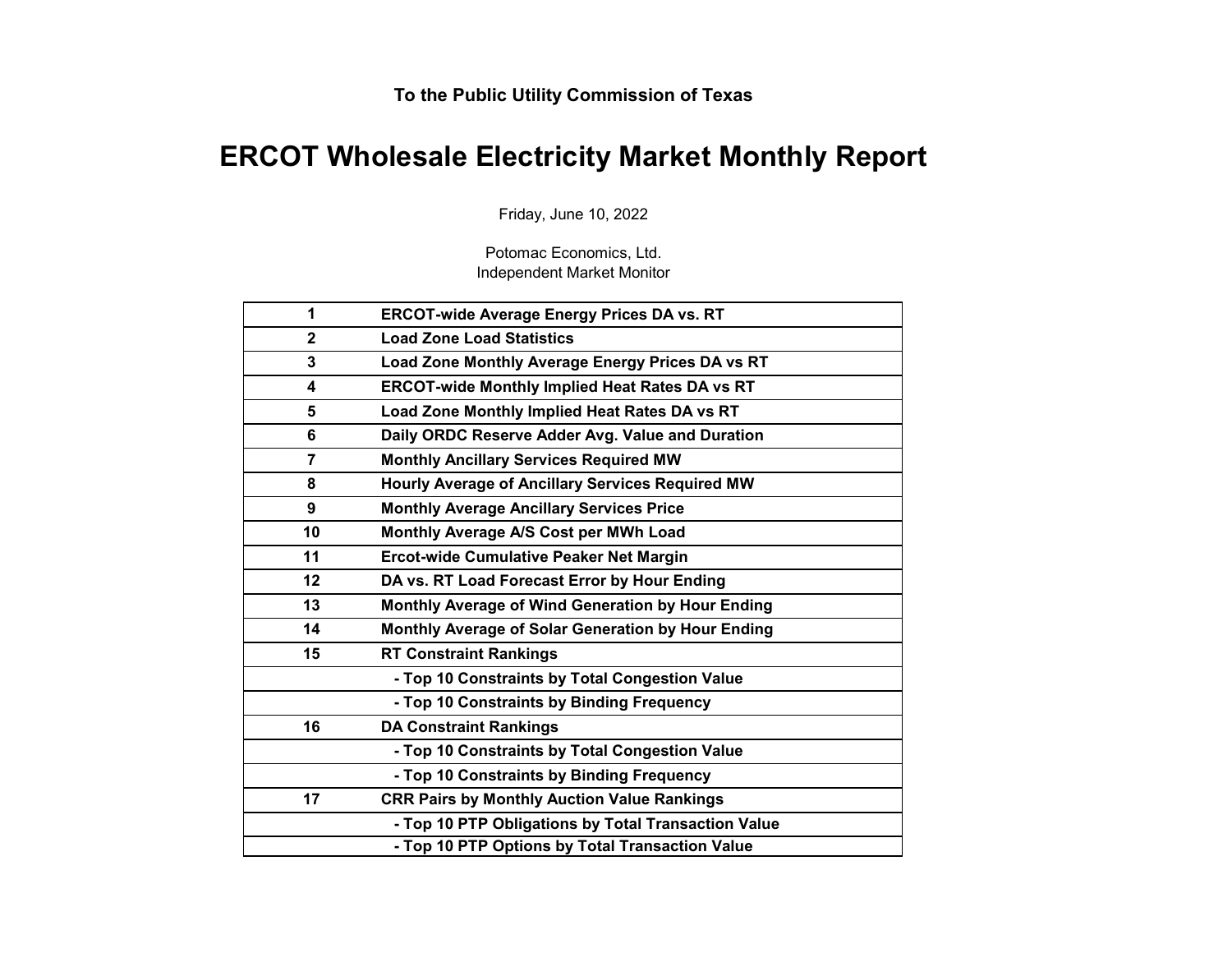# **ERCOT-wide Average Energy Prices DA vs RT**

**(avg. DA & RT SPPs weighted by Real Time Settlement Loads)**

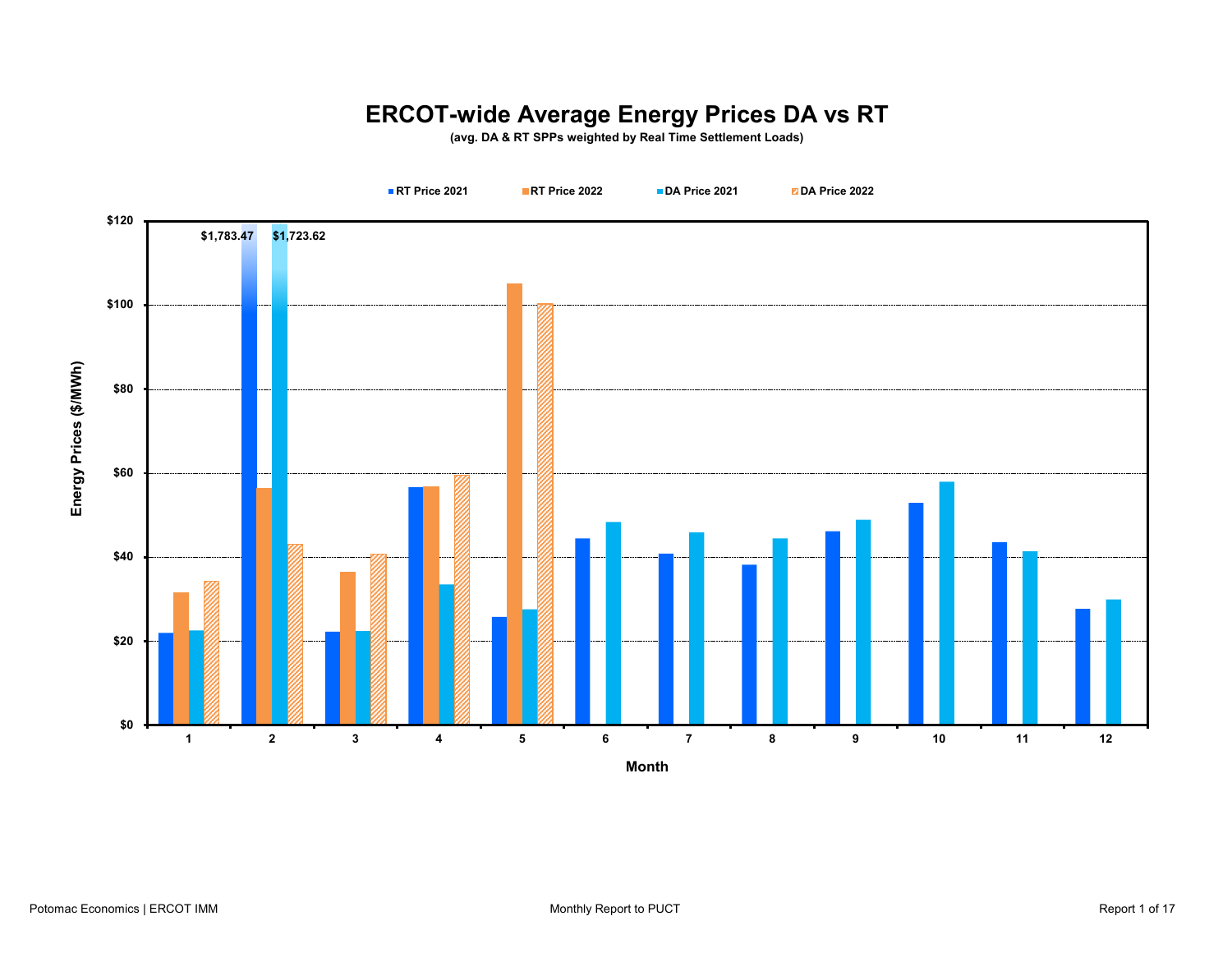#### **Load Zone Load Statistics**

**(Nodal load zone made comparable to zonal sytem Load Zone definitions\*)**









**Note:** \* Zonal load zone definition vs. Nodal comparable load zone definition: LZ\_Houston=LZ\_Houston; LZ\_West=LZ\_West; LZ\_North=(LZ\_North,LZ\_RAYBN); LZ\_South=(LZ\_South,LZ\_CPS,LZ\_AEN,LZ\_LCRA)

**South Zone**

**0 3,000 6,000 9,000 12,000 15,000 18,000 21,000 24,000 27,000 30,000**

**Load (MW)**

Load (MW)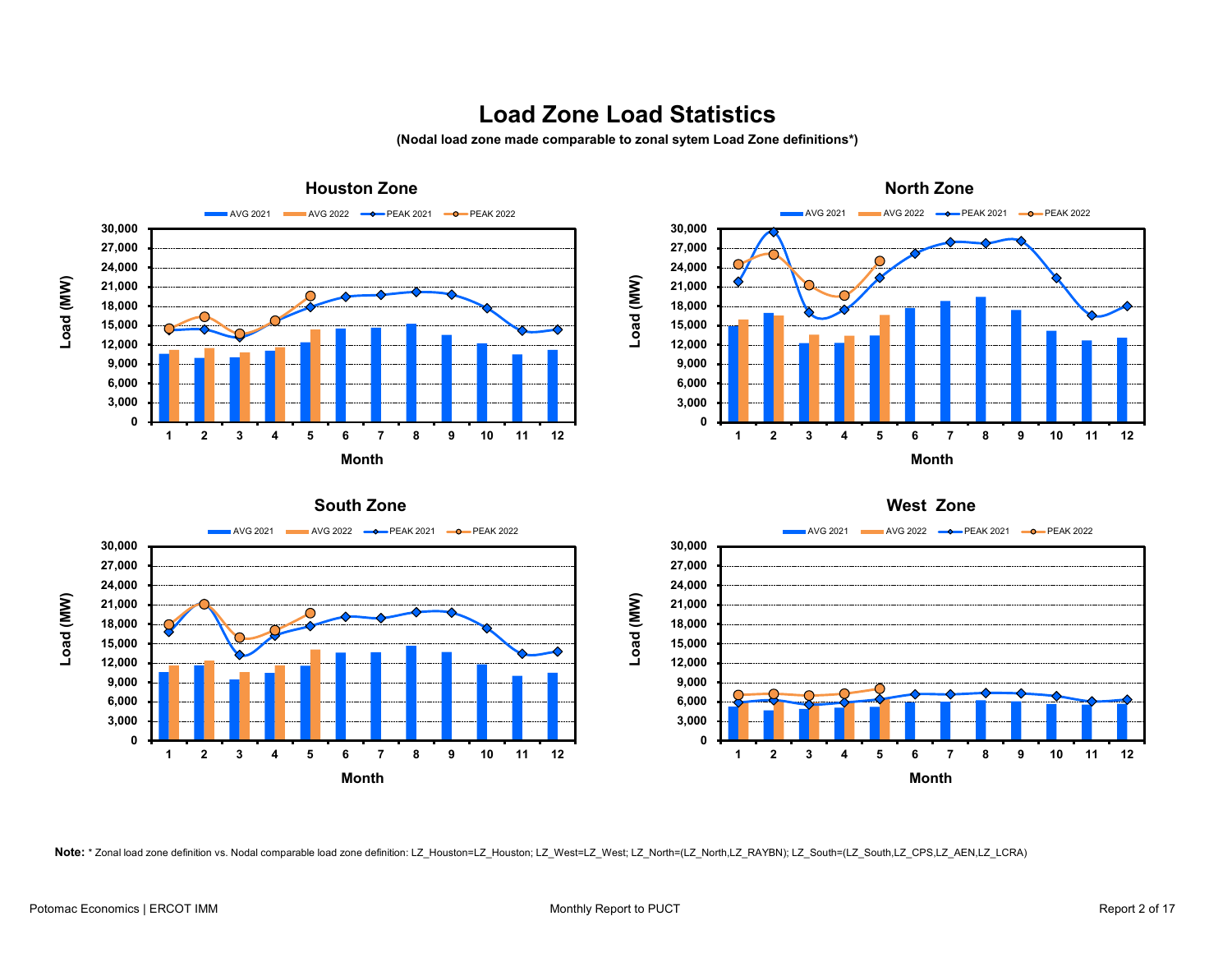#### **Load Zone Monthly Average Energy Price DA vs RT**

**(avg. DA & RT SPPs weighted by Real Time Settlement Loads) (Nodal load zone made comparable to zonal sytem Load Zone definitions\*)**







**Note:** \* Zonal load zone definition vs. Nodal comparable load zone definition: LZ\_Houston=LZ\_Houston; LZ\_West=LZ\_West; LZ\_North=(LZ\_North,LZ\_RAYBN); LZ\_South=(LZ\_South,LZ\_CPS,LZ\_AEN,LZ\_LCRA)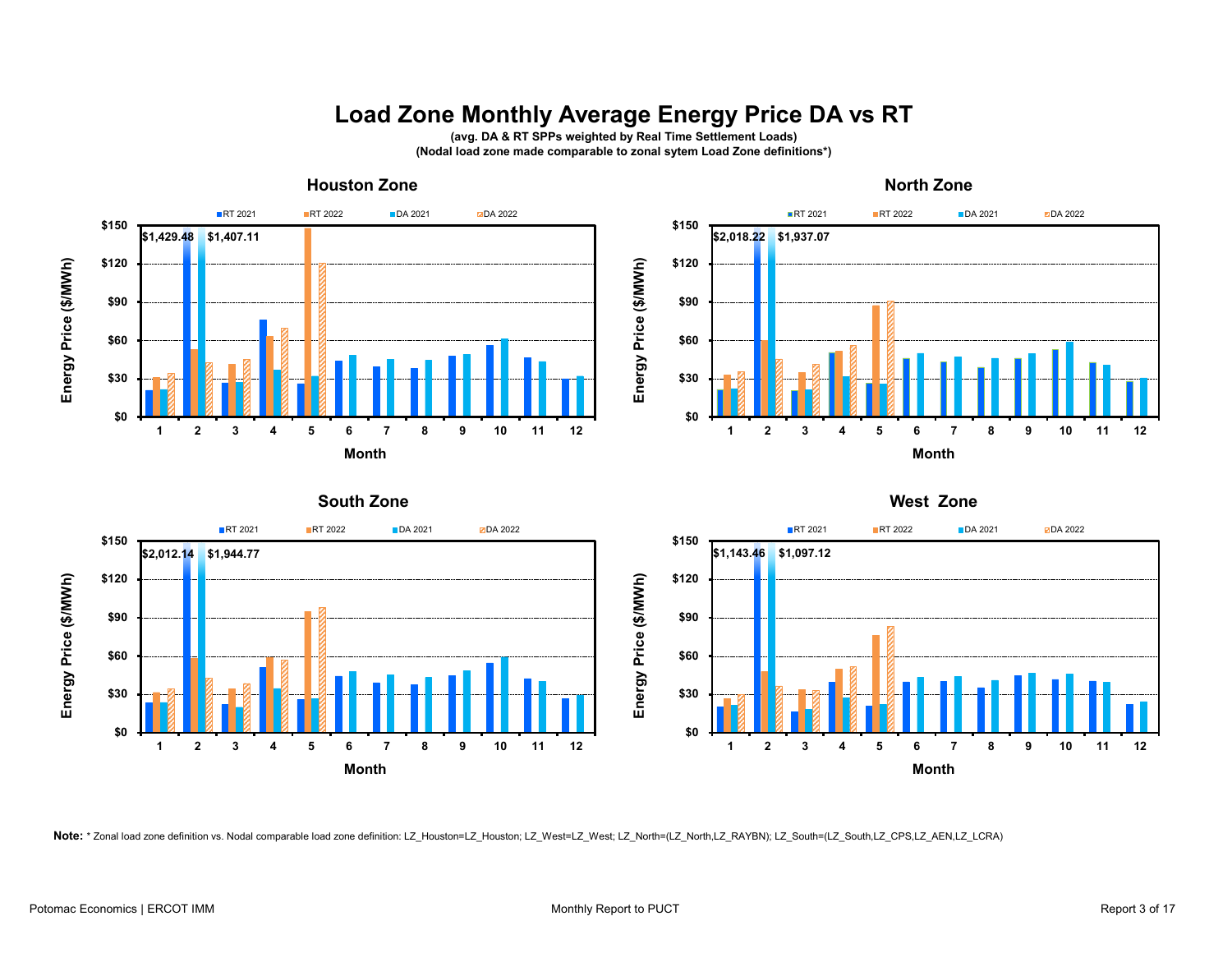# **ERCOT-wide Monthly Implied Heat Rate DA vs RT**

**(avg. heat rates weighted by Real Time Settlement Loads)**

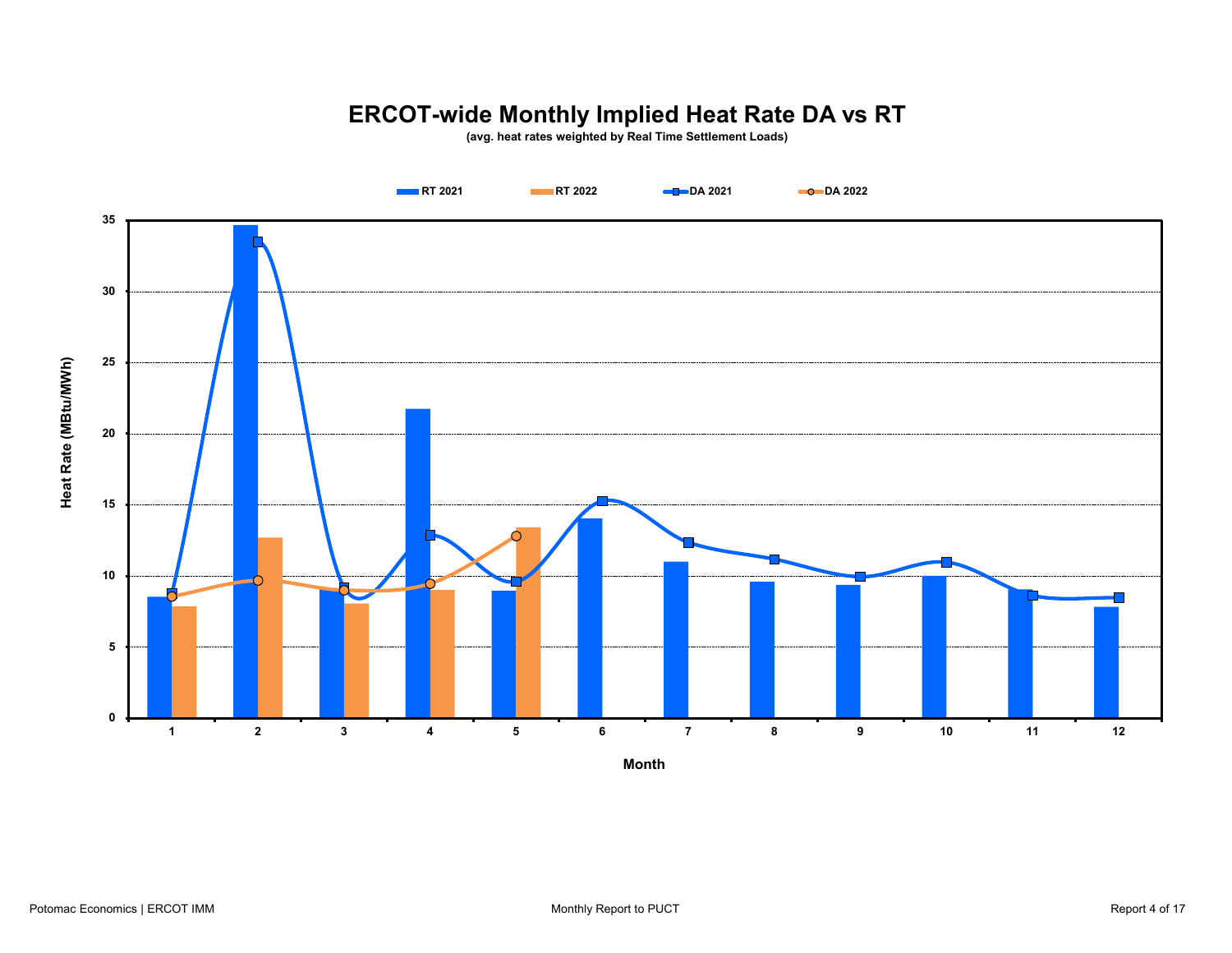# **Load Zone Monthly Implied Heat Rate DA vs RT**

**(avg. heat rates weighted by Real Time Settlement Loads) (Nodal load zone made comparable to zonal sytem Load Zone definitions\*)**



**Note:** \* Zonal load zone definition vs. Nodal comparable load zone definition: LZ\_Houston=LZ\_Houston; LZ\_West=LZ\_West; LZ\_North=(LZ\_North,LZ\_RAYBN); LZ\_South=(LZ\_South,LZ\_CPS,LZ\_AEN,LZ\_LCRA)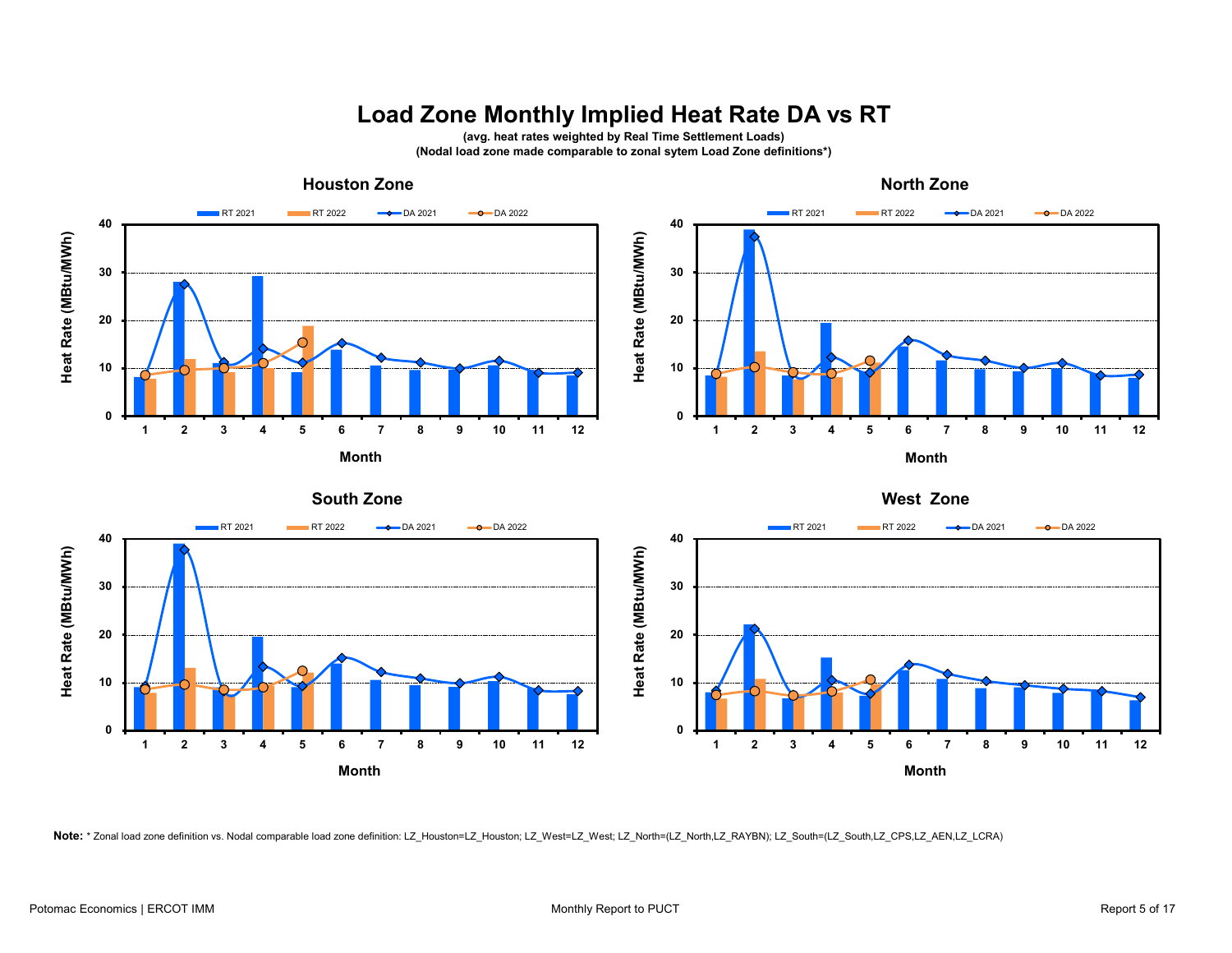#### **Daily ORDC Adders Average Values and Interval Duration May-2022**

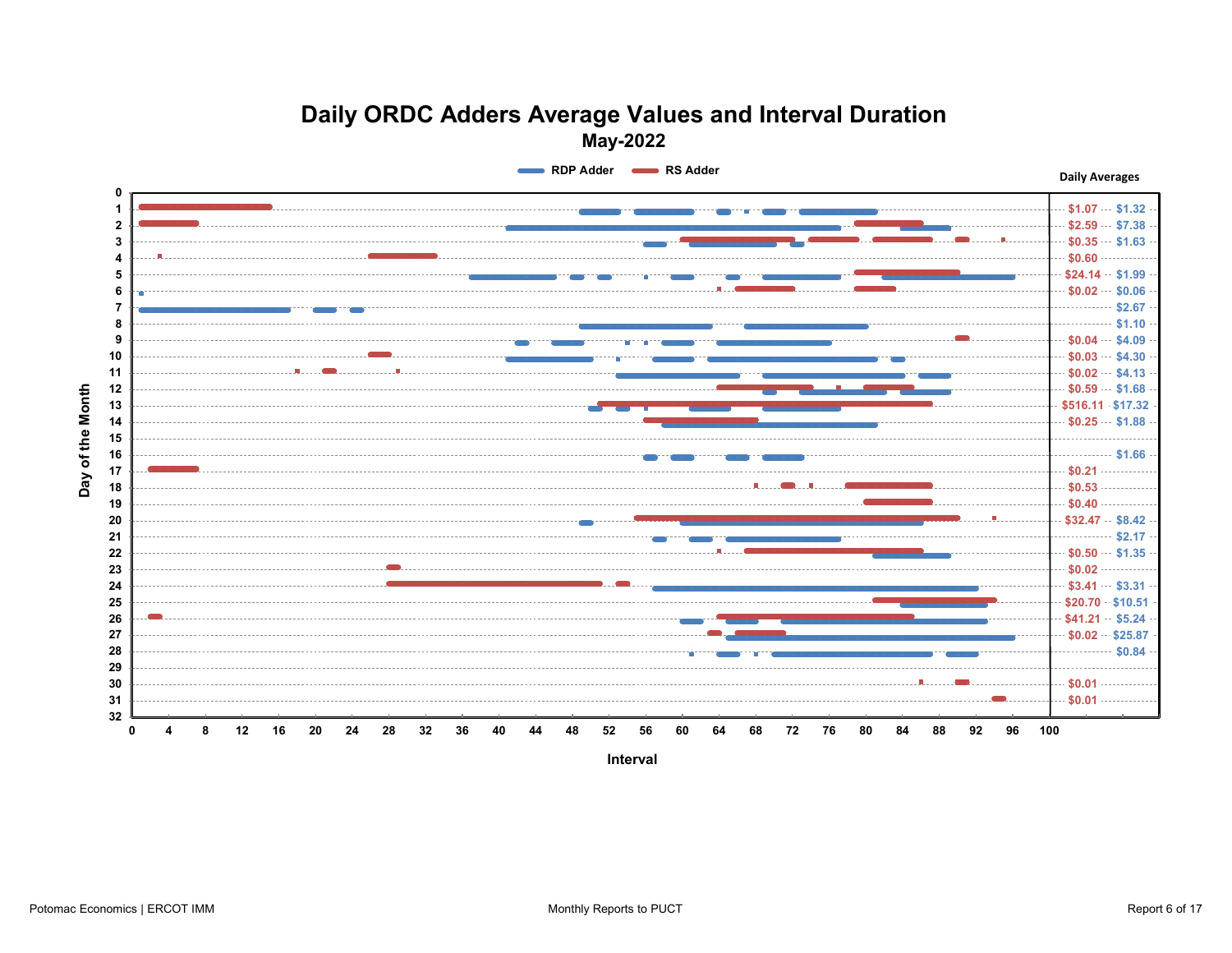### **Monthly Average of Ancillary Services Required MW**

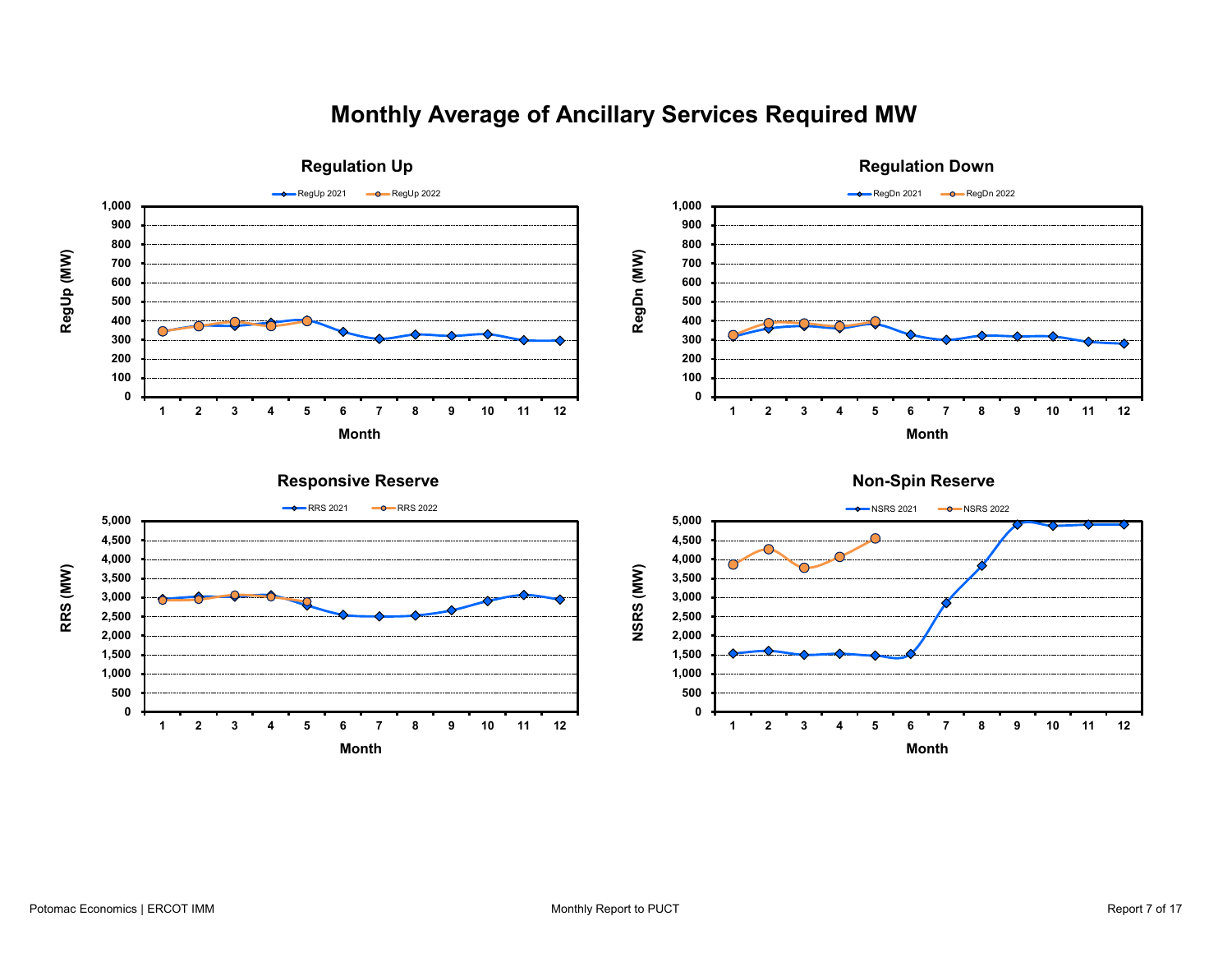#### **Hourly Average of Ancillary Services Required MW**

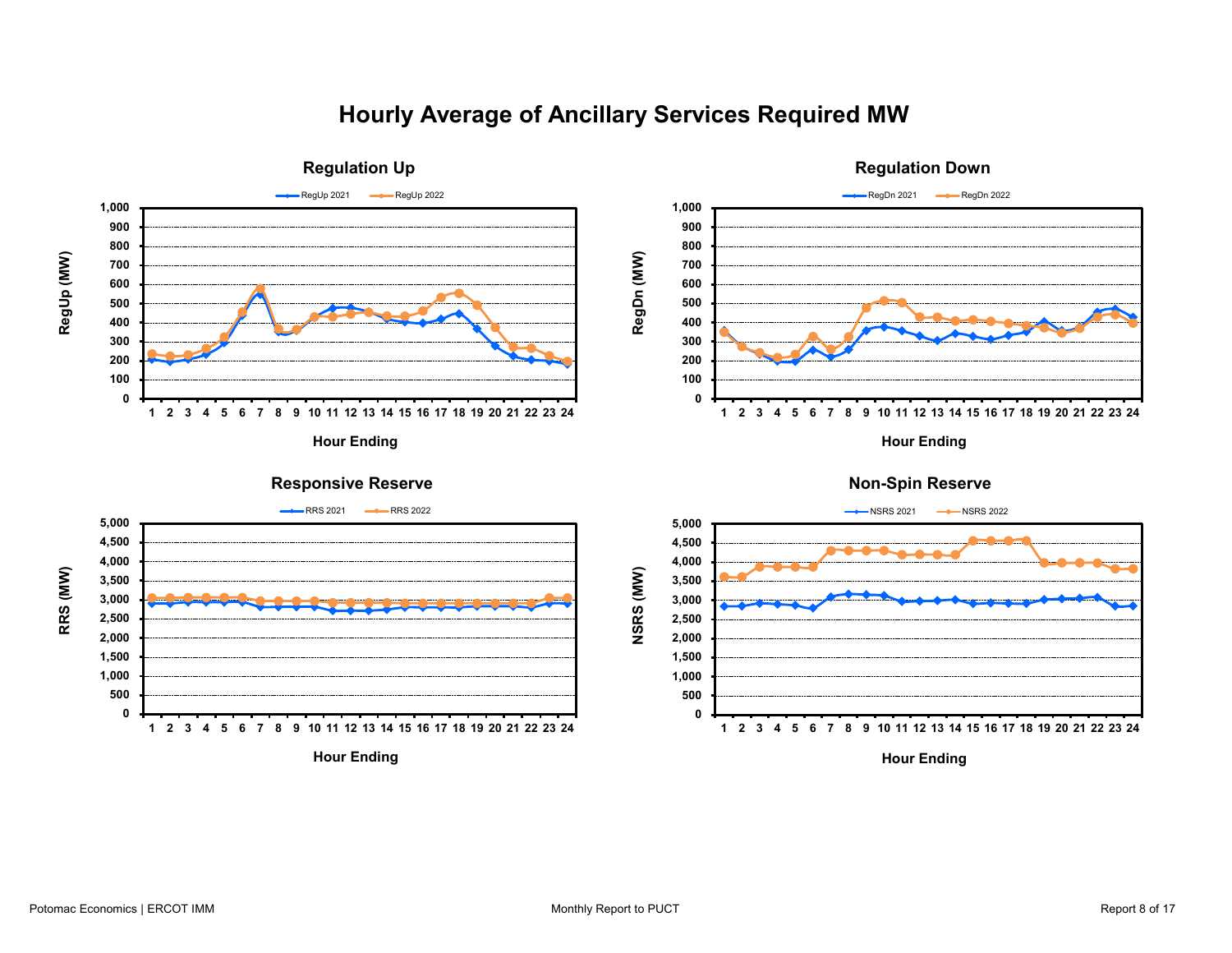### **Monthly Average Ancillary Services Price**

**(weighted by A/S Quantities Required)**





**NSRS 2021** NSRS 2022

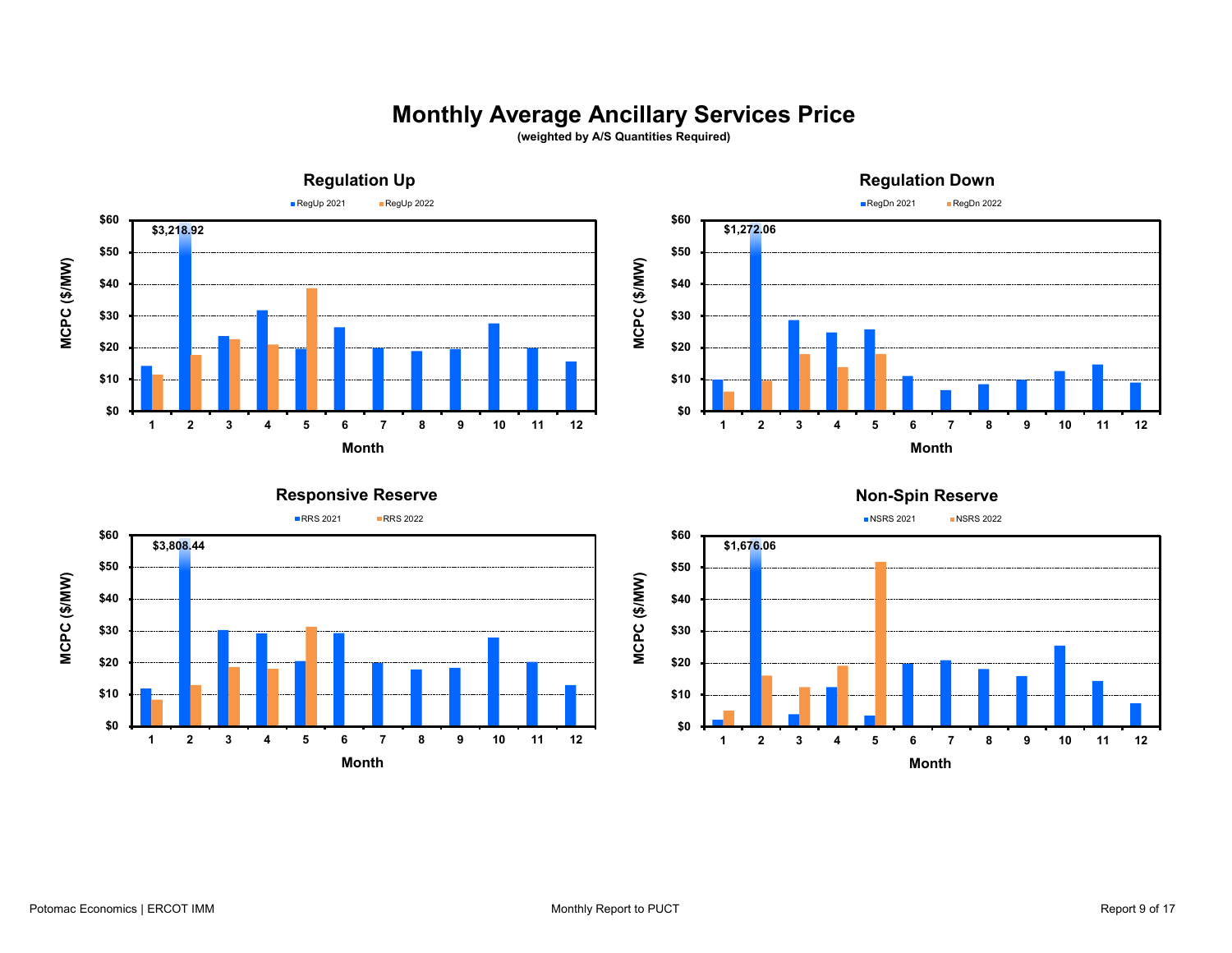# **Monthly Average A/S Cost per MWh Load**



**RegUp RegDn RRS NonSpin**

**Month, Year**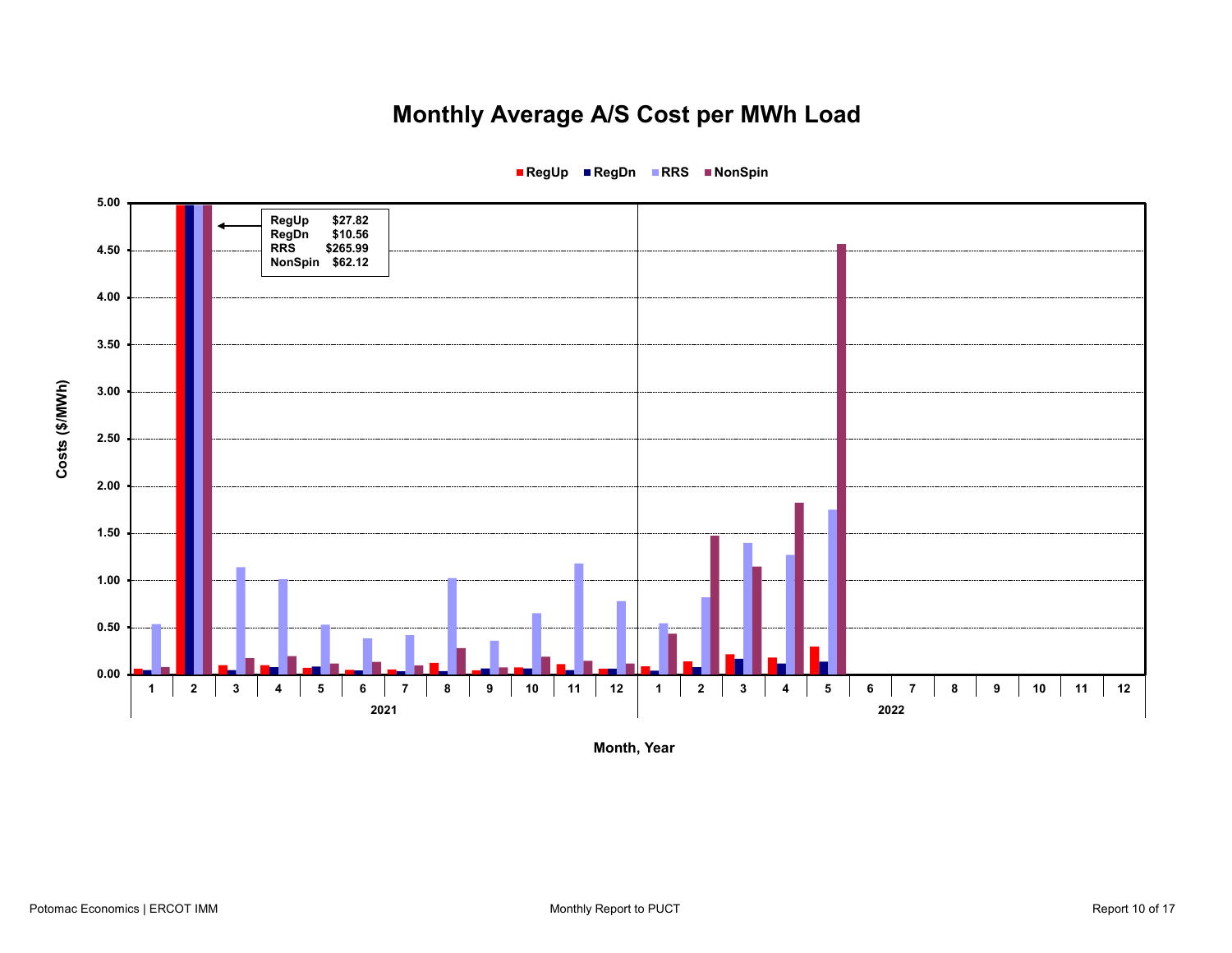## **ERCOT-wide Cumulative Peaker Net Margin**



Potomac Economics | ERCOT IMM Noted That Contact the Contact of the Monthly Report to PUCT Report 11 of 17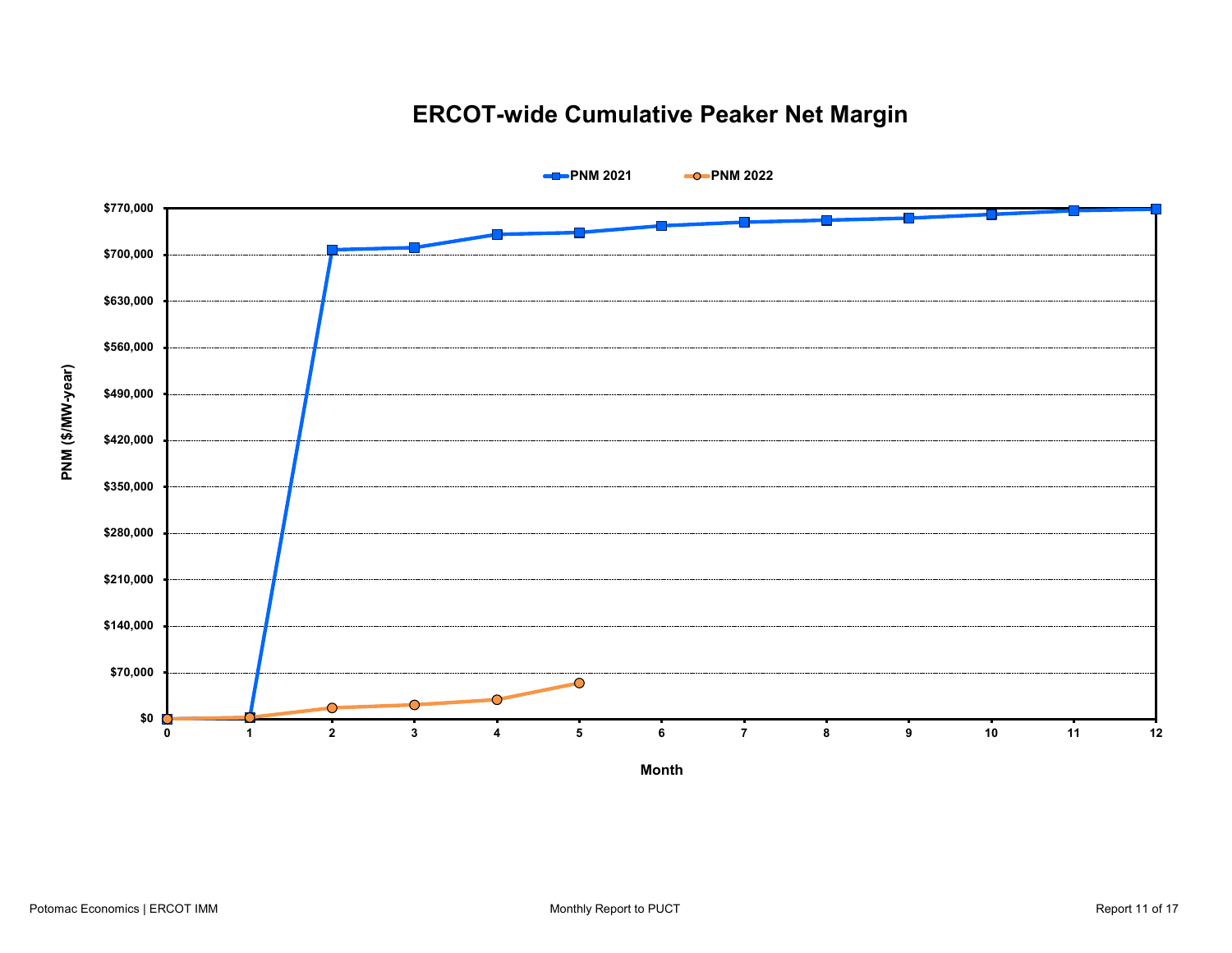## **DA vs. RT Load Forecast Error by Hour Ending**



**HE\_1\_4 HE\_5\_8 HE\_9\_12 HE\_13\_16 HE\_17\_20 HE\_21\_24**

**Month, Year**

**Forecast Error (MW)**

Forecast Error (MW)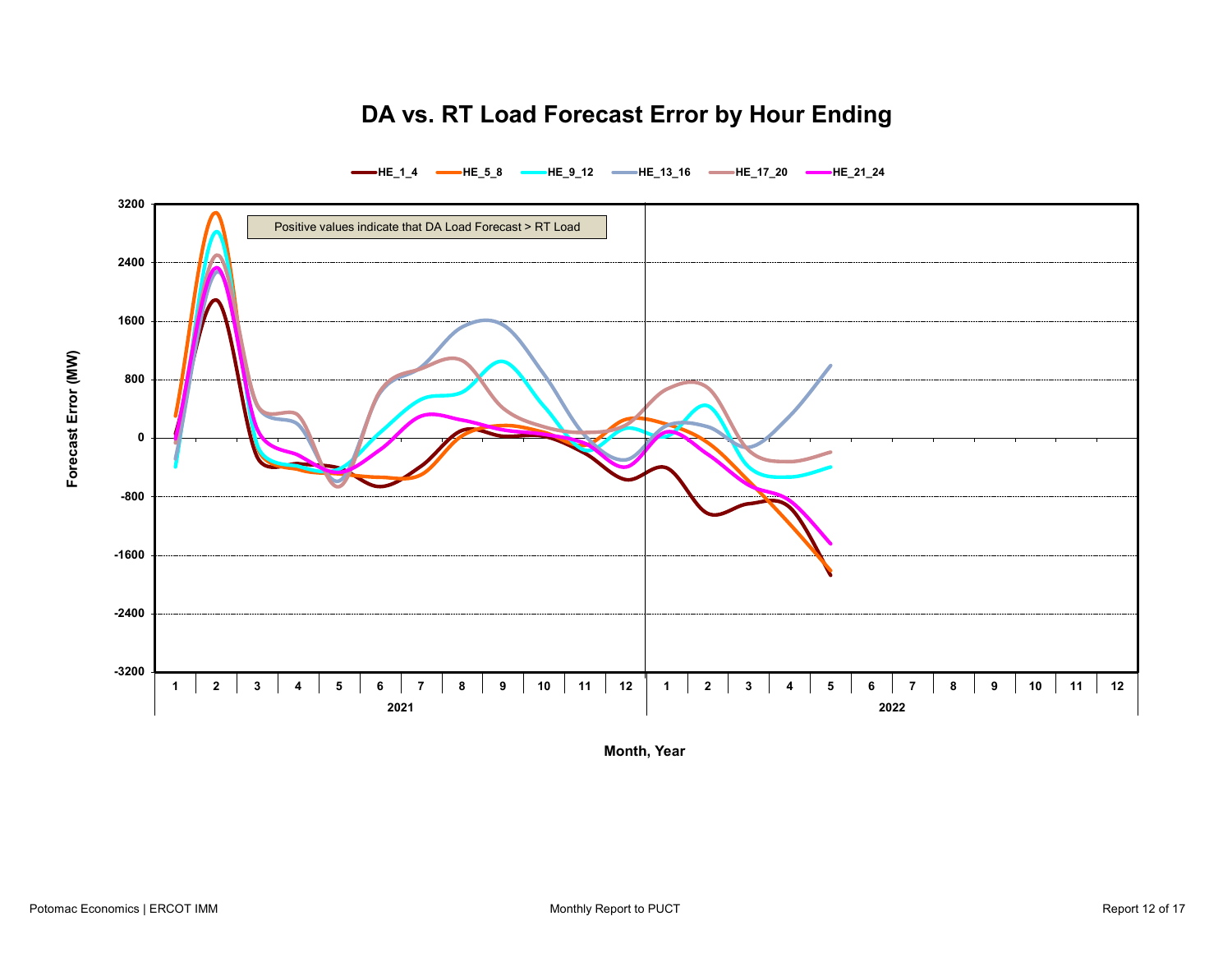## **Monthly Average of Wind Generation by Hour Ending**



**Month, Year**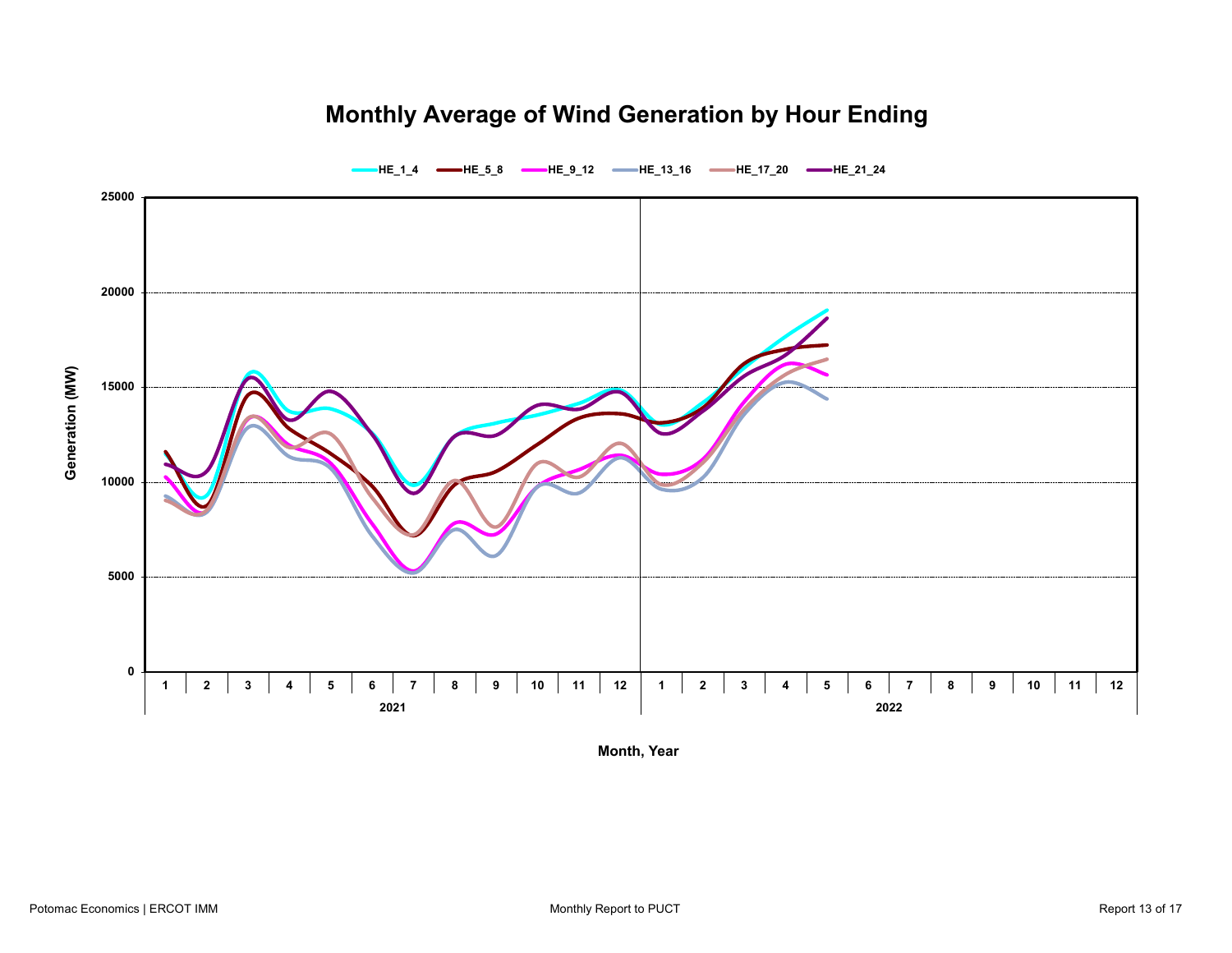## **Monthly Average of Solar Generation by Hour Ending**



**HE\_1\_4 HE\_5\_8 HE\_9\_12 HE\_13\_16 HE\_17\_20 HE\_21\_24**

**Month, Year**

**Generation (MW)**

Generation (MW)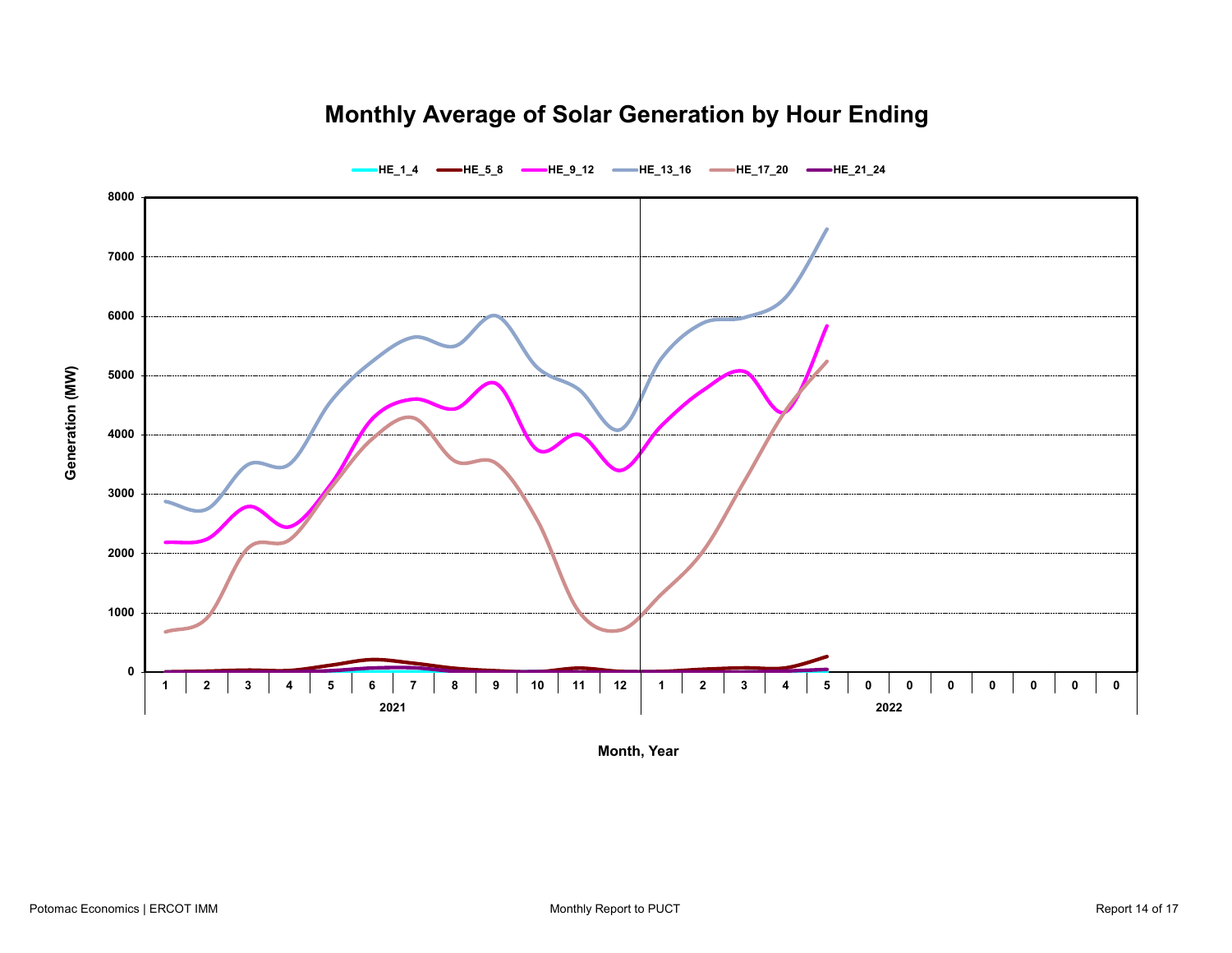#### **RT Congestion Constraint Rankings - 1**

#### **Top 10 Constraints by Total Congestion Value - 2022**



MONTH RENT\_TOTAL  $\frac{1}{2}$  108.54 131.29

 $\begin{array}{|c|c|c|}\n \hline\n 3 & 237.76 \\
 \hline\n 4 & 382.41\n \end{array}$  $\begin{array}{|c|c|c|}\n\hline\n4 & 382.41 \\
\hline\n5 & 701.20\n\end{array}$  $\begin{array}{|c|c|c|}\n\hline\n5 & 701.20 \\
\hline\n6 & 0.00 \\
\hline\n\end{array}$  $\begin{array}{c|c}\n6 & 0.00 \\
\hline\n7 & 0.00\n\end{array}$ 

8 0.00 9 0.00 10 0.00 11 0.00 12 0.00

(unit: \$ million)

 $0.00$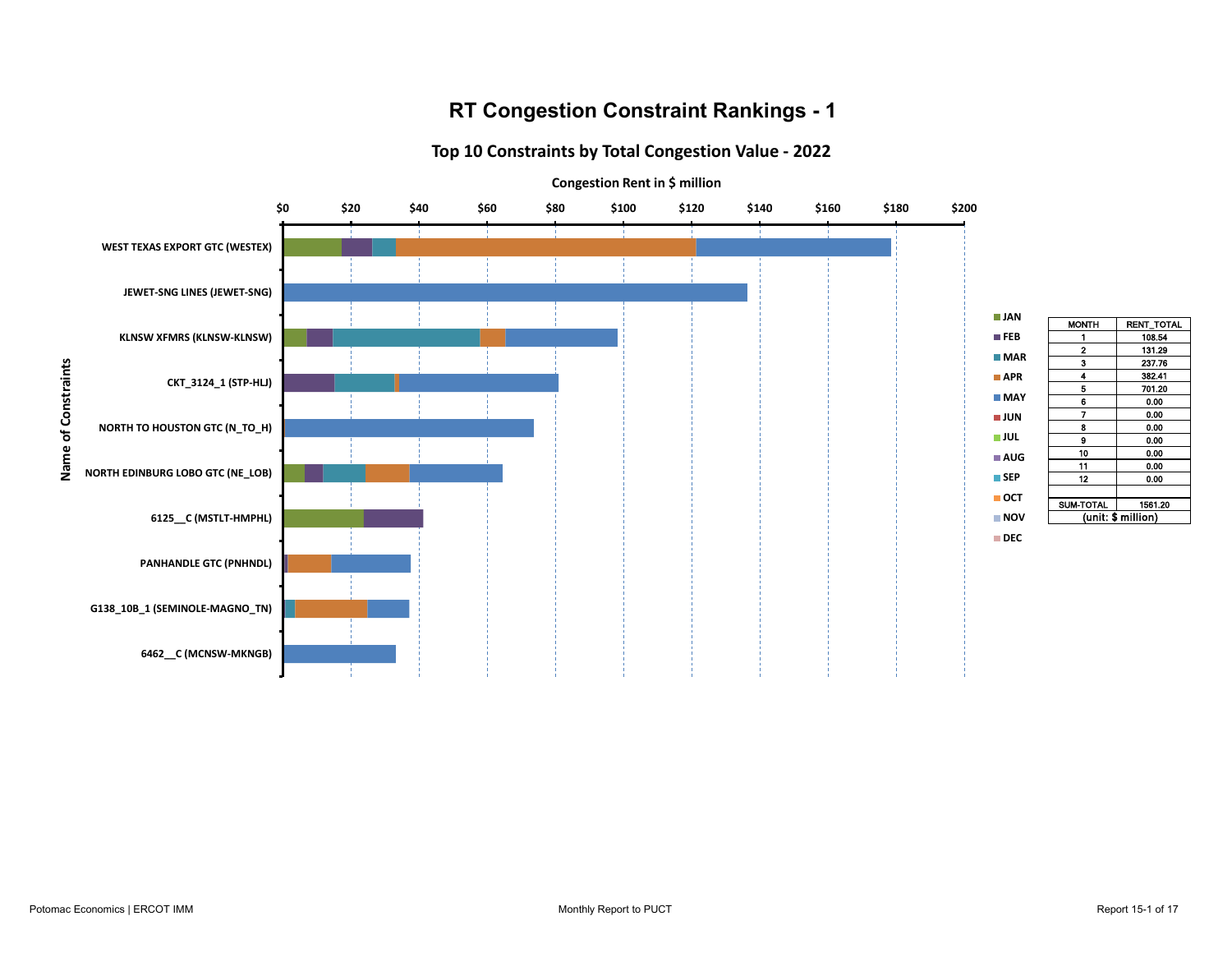### **RT Congestion Constraint Rankings - 2**

#### **Top 10 Constraints by Binding Frequency - 2022**

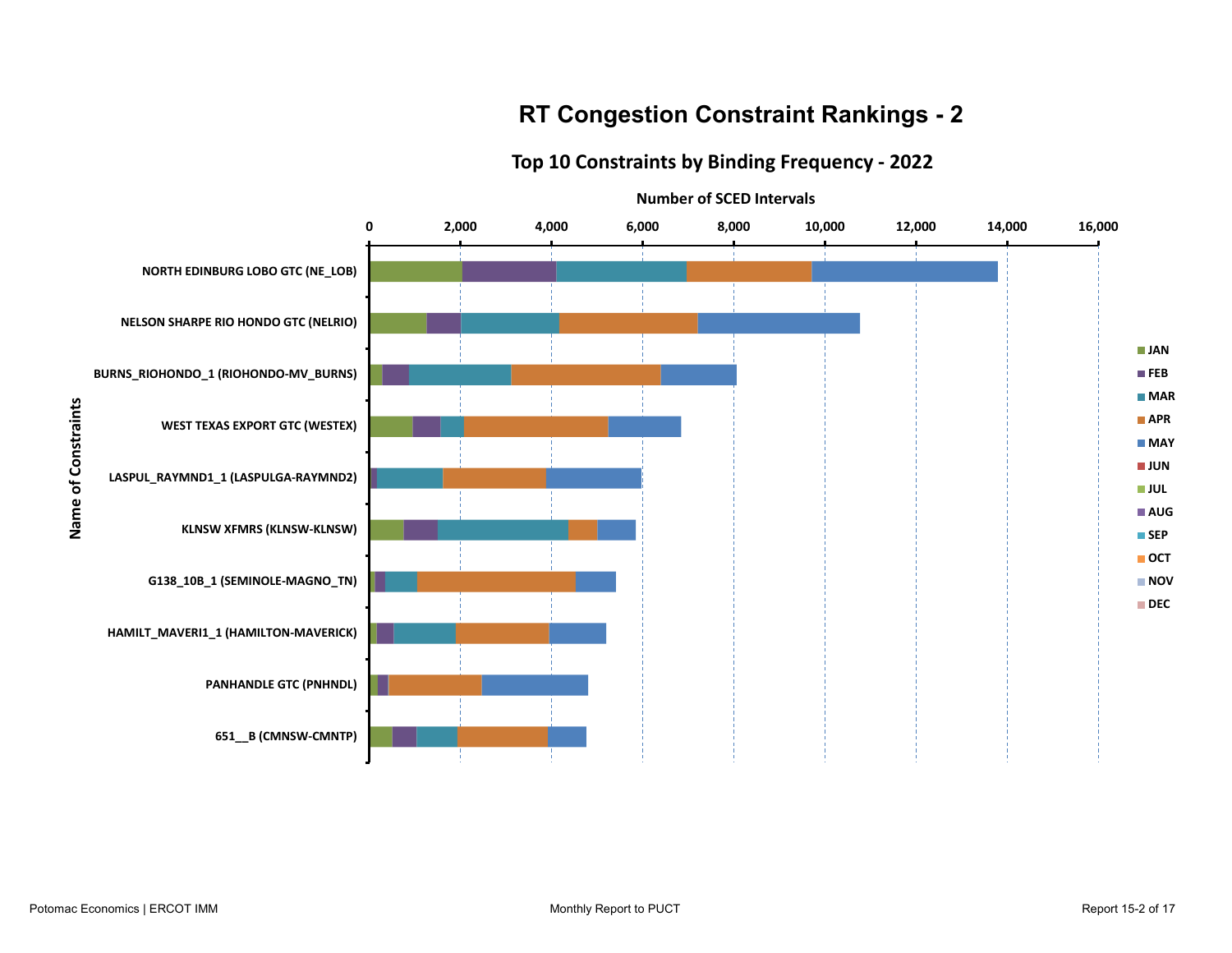### **DA Congestion Constraint Rankings - 1**

#### **Top 10 Constraints by Total Congestion Value - 2022**

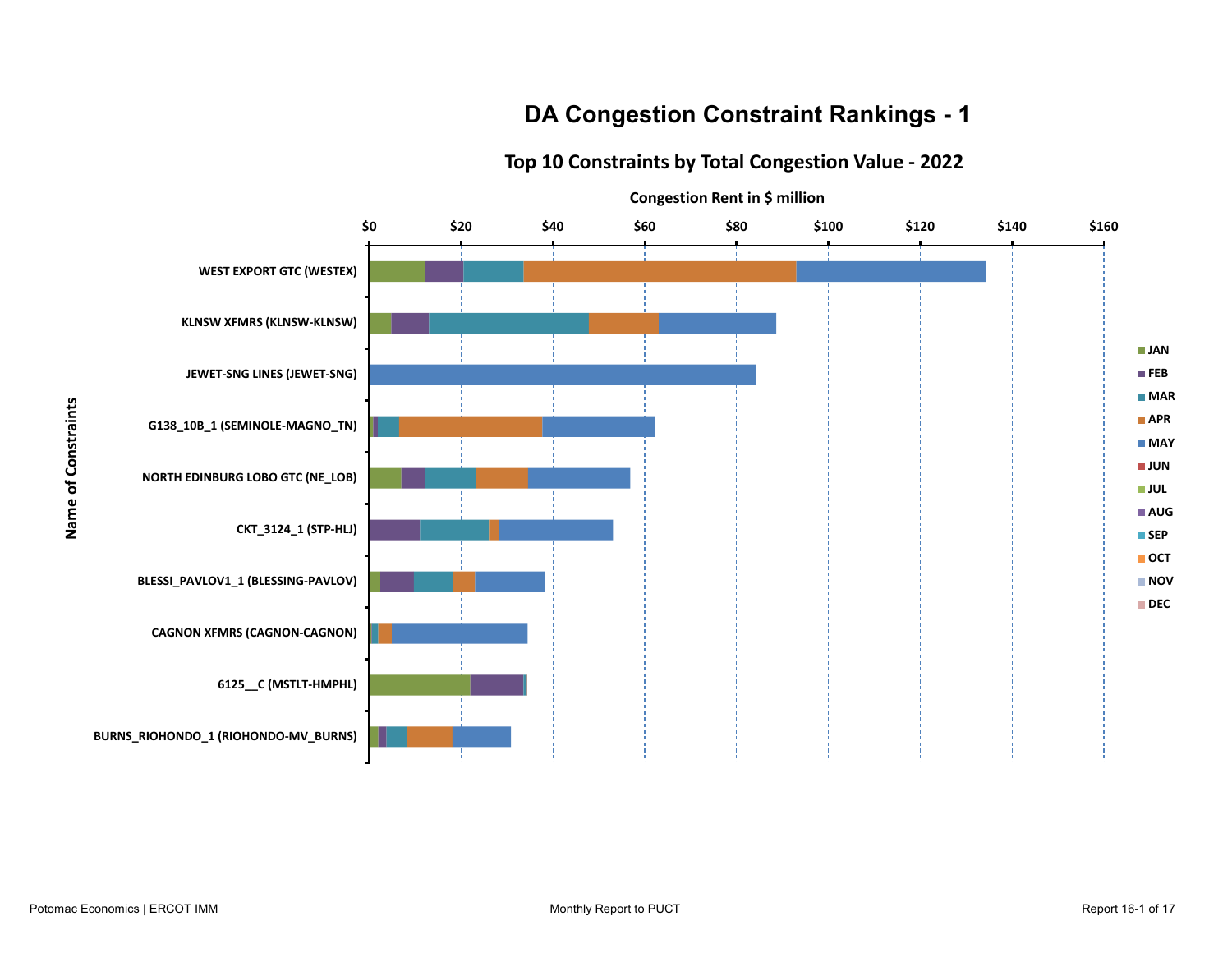### **DA Congestion Constraint Rankings - 2**

#### **Top 10 Constraints by Binding Frequency - 2022**



**Name of Constraints**

Name of Constraints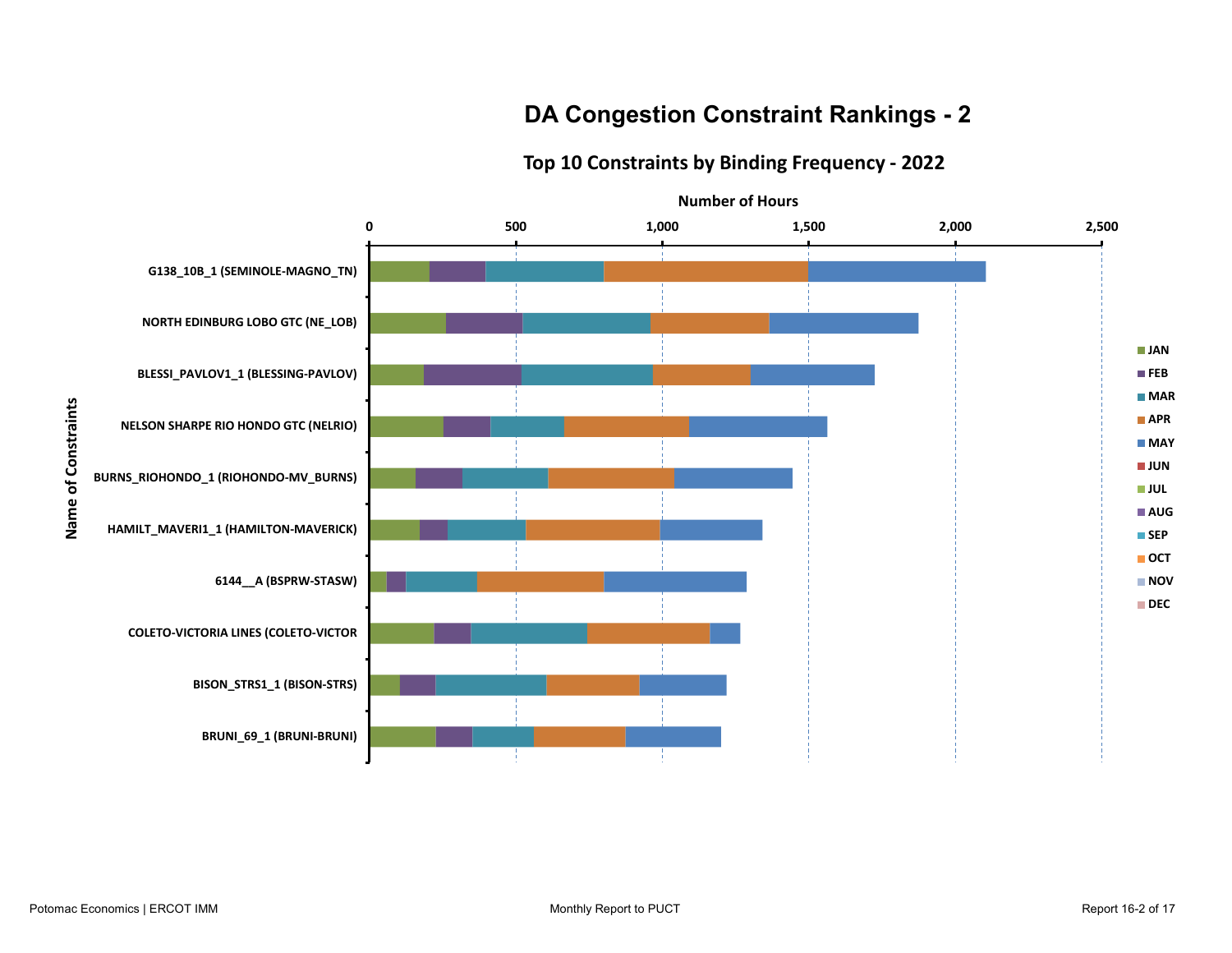## **Top 10 CRR Pairs Ranked by Monthly Auction Values - 1**

**Top 10 PTP Obligations by Total Transaction Value - 2022**

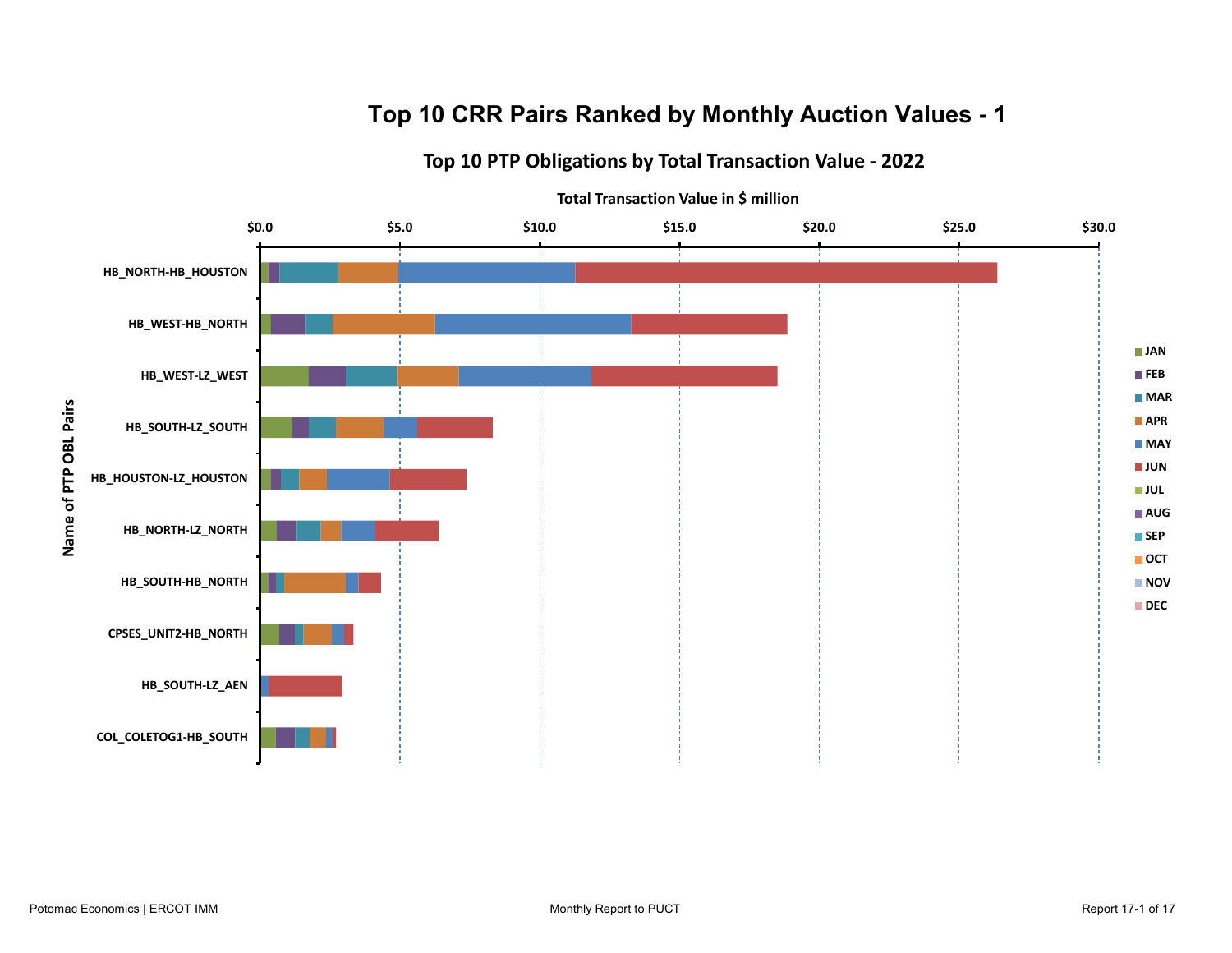## **Top 10 CRR Pairs Ranked by Monthly Auction Values - 2**

**Top 10 PTP Options by Total Transaction Value - 2022**



Name of PTP OPT Pairs **Name of PTP OPT Pairs**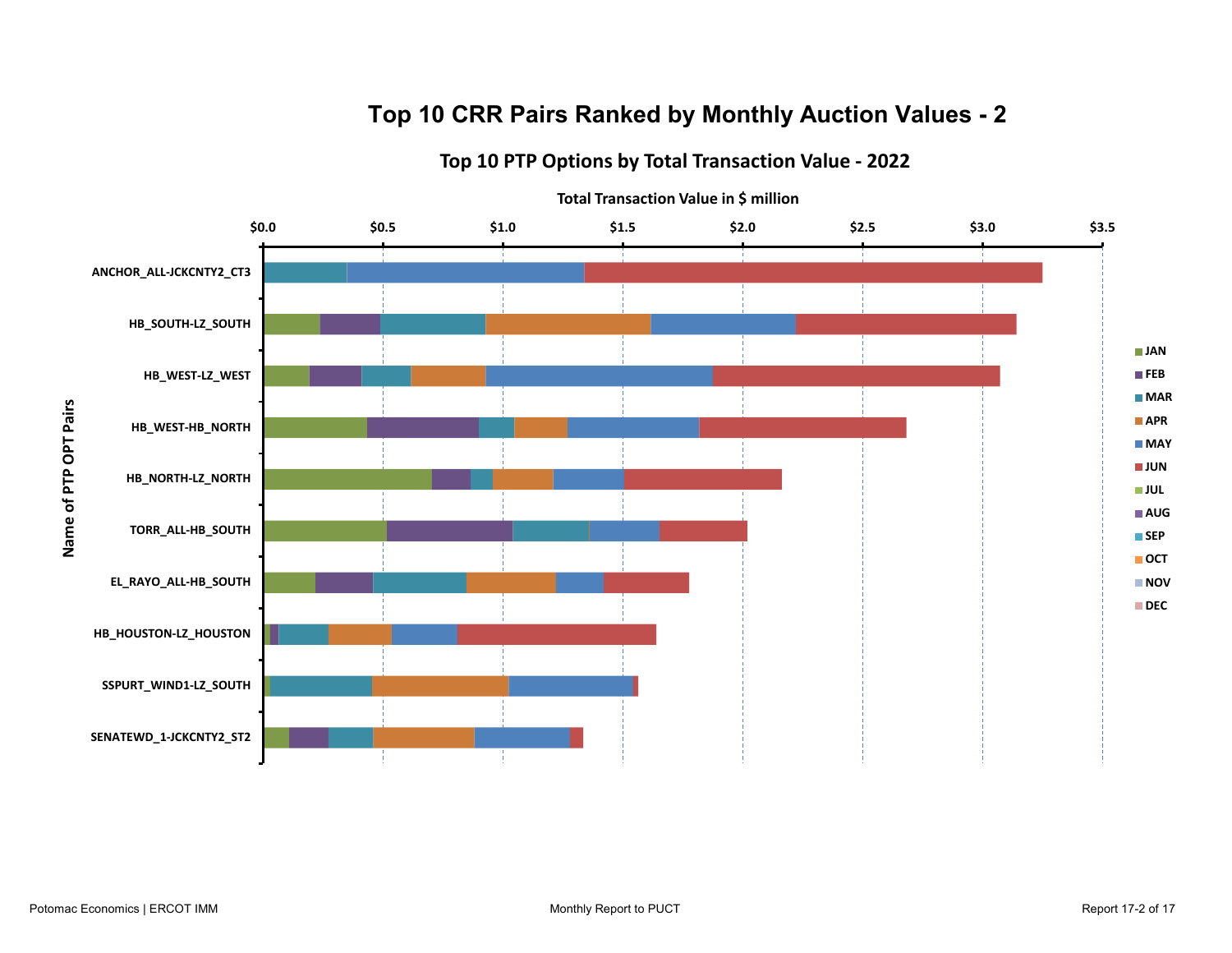|      | ERCOT-wide Avg. Energy Price - DA vs. RT |    |                |    |          |  |  |  |  |  |
|------|------------------------------------------|----|----------------|----|----------|--|--|--|--|--|
| vear | month                                    |    | dam_spp        |    | rtm_spp  |  |  |  |  |  |
|      | 1                                        | \$ | 22.60          | \$ | 21.96    |  |  |  |  |  |
|      | $\overline{\mathbf{2}}$                  | \$ | 1,723.84       | \$ | 1,784.27 |  |  |  |  |  |
|      | $\overline{\mathbf{3}}$                  | \$ | 22.49          | \$ | 22.33    |  |  |  |  |  |
|      | 4                                        | \$ | 33.56          | \$ | 56.73    |  |  |  |  |  |
|      | 5                                        | \$ | 27.60          | \$ | 25.76    |  |  |  |  |  |
| 2021 | 6                                        | \$ | 48.37          | \$ | 44.49    |  |  |  |  |  |
|      | $\overline{\mathbf{7}}$                  | \$ | 45.89          | \$ | 40.84    |  |  |  |  |  |
|      | 8                                        | \$ | 44.50          | \$ | 38.22    |  |  |  |  |  |
|      | 9                                        | \$ | 48.95          | \$ | 46.17    |  |  |  |  |  |
|      | 10                                       | \$ | 57.97          | \$ | 52.94    |  |  |  |  |  |
|      | 11                                       | \$ | 41.41          | \$ | 43.56    |  |  |  |  |  |
|      | 12                                       | \$ | 29.94          | \$ | 27.69    |  |  |  |  |  |
|      | 1                                        | \$ | 34.35          | \$ | 31.53    |  |  |  |  |  |
|      | $\overline{\mathbf{2}}$                  | \$ | 43.07          | \$ | 56.44    |  |  |  |  |  |
|      | 3                                        | \$ | 40.77          | \$ | 36.50    |  |  |  |  |  |
|      | 4                                        | \$ | 59.56          | \$ | 56.74    |  |  |  |  |  |
|      | $\overline{\mathbf{5}}$                  | \$ | 100.29         | \$ | 105.03   |  |  |  |  |  |
| 2022 | 6                                        | \$ |                | \$ |          |  |  |  |  |  |
|      | 7                                        | \$ | -              | \$ |          |  |  |  |  |  |
|      | $\overline{\mathbf{8}}$                  | \$ |                | \$ |          |  |  |  |  |  |
|      | 9                                        | \$ | $\blacksquare$ | \$ |          |  |  |  |  |  |
|      | 10                                       | \$ |                | \$ |          |  |  |  |  |  |
|      | 11                                       | \$ |                | \$ | -        |  |  |  |  |  |
|      | $\overline{12}$                          | \$ |                | \$ | Ξ.       |  |  |  |  |  |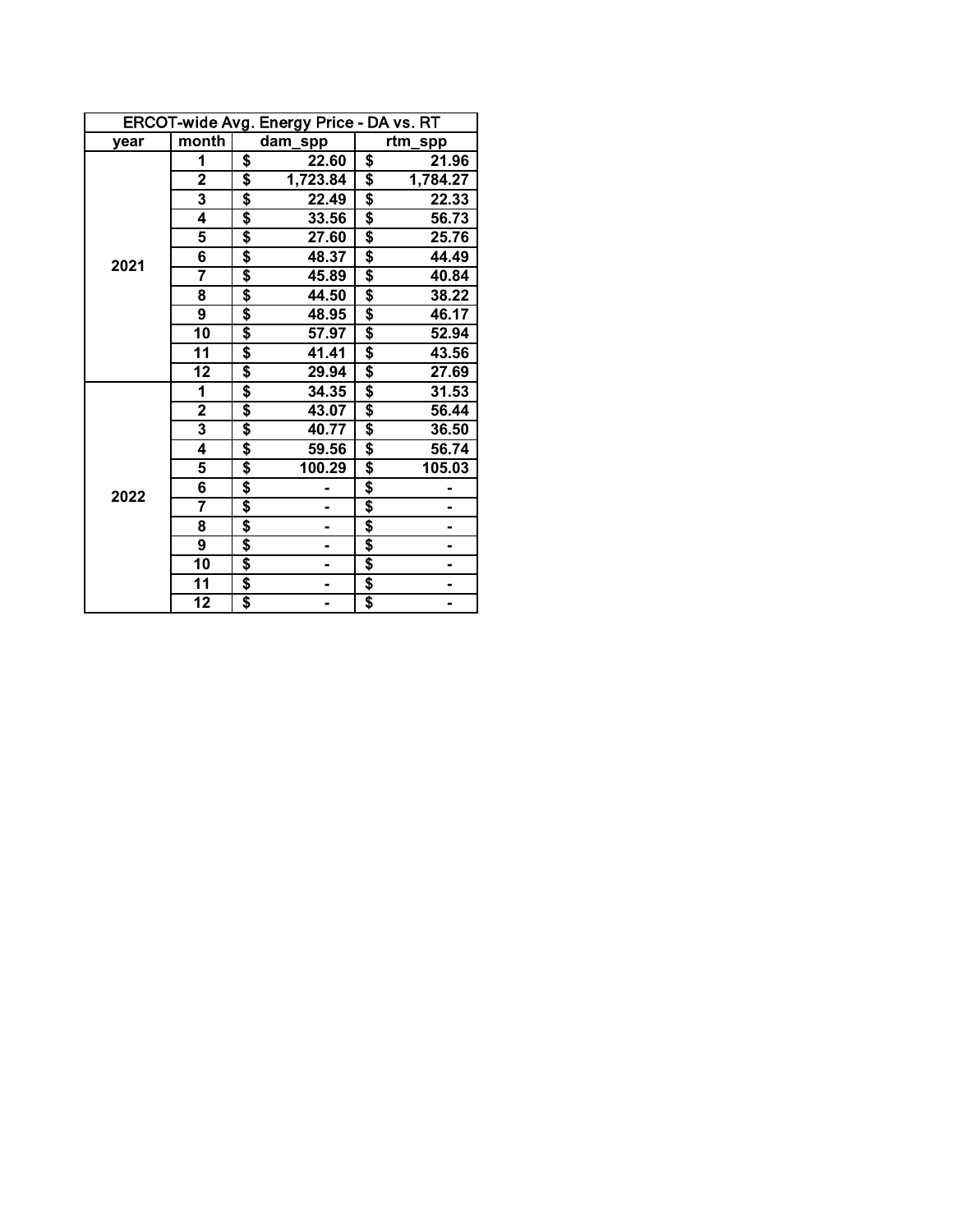| Load Zone Load Statistics |              |                          |                |                |                |                 |                          |                |                |  |  |
|---------------------------|--------------|--------------------------|----------------|----------------|----------------|-----------------|--------------------------|----------------|----------------|--|--|
| year                      | month        | loadPEAK Houston         | loadPEAK North | loadPEAK South | loadPEAK West  | loadAVG_Houston | loadAVG North            | loadAVG_South  | loadAVG West   |  |  |
|                           |              | 14,285                   | 21,804         | 16,813         | 5,924          | 10.650          | 14,885                   | 10,632         | 5,265          |  |  |
|                           | $\mathbf{2}$ | 14,393                   | 29,497         | 21,142         | 6,279          | 9,982           | 16,969                   | 11,655         | 4,692          |  |  |
|                           | 3            | 13,194                   | 17,035         | 13,265         | 5,597          | 10,101          | 12,283                   | 9,471          | 4,923          |  |  |
|                           | 4            | 15,653                   | 17,449         | 16,229         | 5,924          | 11,115          | 12,312                   | 10,472         | 5,113          |  |  |
|                           | 5            | 17,861                   | 22,391         | 17,715         | 6,419          | 12,431          | 13,469                   | 11,569         | 5,254          |  |  |
| $202 -$                   | 6            | 19,449                   | 26,148         | 19,149         | 7,188          | 14,564          | 17,718                   | 13,620         | 5,963          |  |  |
|                           |              | 19,774                   | 27,902         | 18,942         | 7,172          | 14,669          | 18,817                   | 13,689         | 6,018          |  |  |
|                           | 8            | 20,217                   | 27,749         | 19,854         | 7,391          | 15,285          | 19,442                   | 14,670         | 6,240          |  |  |
|                           | 9            | 19,806                   | 28,094         | 19,781         | 7,313          | 13,559          | 17,403                   | 13,702         | 6,109          |  |  |
|                           | 10           | 17,700                   | 22,370         | 17,366         | 6,898          | 12,248          | 14,174                   | 11,805         | 5,685          |  |  |
|                           | 11           | 14,204                   | 16,570         | 13,433         | 6,088          | 10,520          | 12,681                   | 10,013         | 5,614          |  |  |
|                           | 12           | 14,362                   | 18,024         | 13,777         | 6,367          | 11,237          | 13,111                   | 10,517         | 5,706          |  |  |
|                           |              | 14,542                   | 24,506         | 17,969         | 7,086          | 11,244          | 15,946                   | 11,624         | 6,077          |  |  |
|                           | $\mathbf{2}$ | 16,372                   | 26,028         | 21,099         | 7,259          | 11,511          | 16,577                   | 12,368         | 6,088          |  |  |
|                           | 3            | 13,745                   | 21,271         | 15,953         | 7,007          | 10,843          | 13,585                   | 10,599         | 5,963          |  |  |
|                           |              | 15,783                   | 19,660         | 17,081         | 7,295          | 11,636          | 13,414                   | 11,638         | 6,065          |  |  |
|                           | 5            | 19,619                   | 25,006         | 19,726         | 8,054          | 14,390          | 16,631                   | 14,085         | 6,562          |  |  |
| 2022                      | 6            | ۰                        |                | $\blacksquare$ | $\blacksquare$ | $\blacksquare$  |                          | $\blacksquare$ | $\blacksquare$ |  |  |
|                           | ⇁            | $\blacksquare$           | $\blacksquare$ | $\blacksquare$ | $\blacksquare$ | $\blacksquare$  | $\blacksquare$           | $\blacksquare$ | $\sim$         |  |  |
|                           | 8            | $\blacksquare$           |                | -              | $\blacksquare$ | $\blacksquare$  | $\overline{\phantom{0}}$ |                | $\blacksquare$ |  |  |
|                           | 9            | ۰.                       | . .            |                | $\blacksquare$ | $\sim$          |                          | $\sim$         | <b>COLUM</b>   |  |  |
|                           | 10           | $\overline{\phantom{0}}$ |                | $\blacksquare$ | $\blacksquare$ | $\blacksquare$  |                          |                |                |  |  |
|                           | 11           | ٠                        |                |                | ٠              |                 |                          |                |                |  |  |
|                           | $12 \,$      | ۰                        | $\blacksquare$ | $\blacksquare$ | $\blacksquare$ | $\blacksquare$  | ۰                        | $\blacksquare$ | $\sim$         |  |  |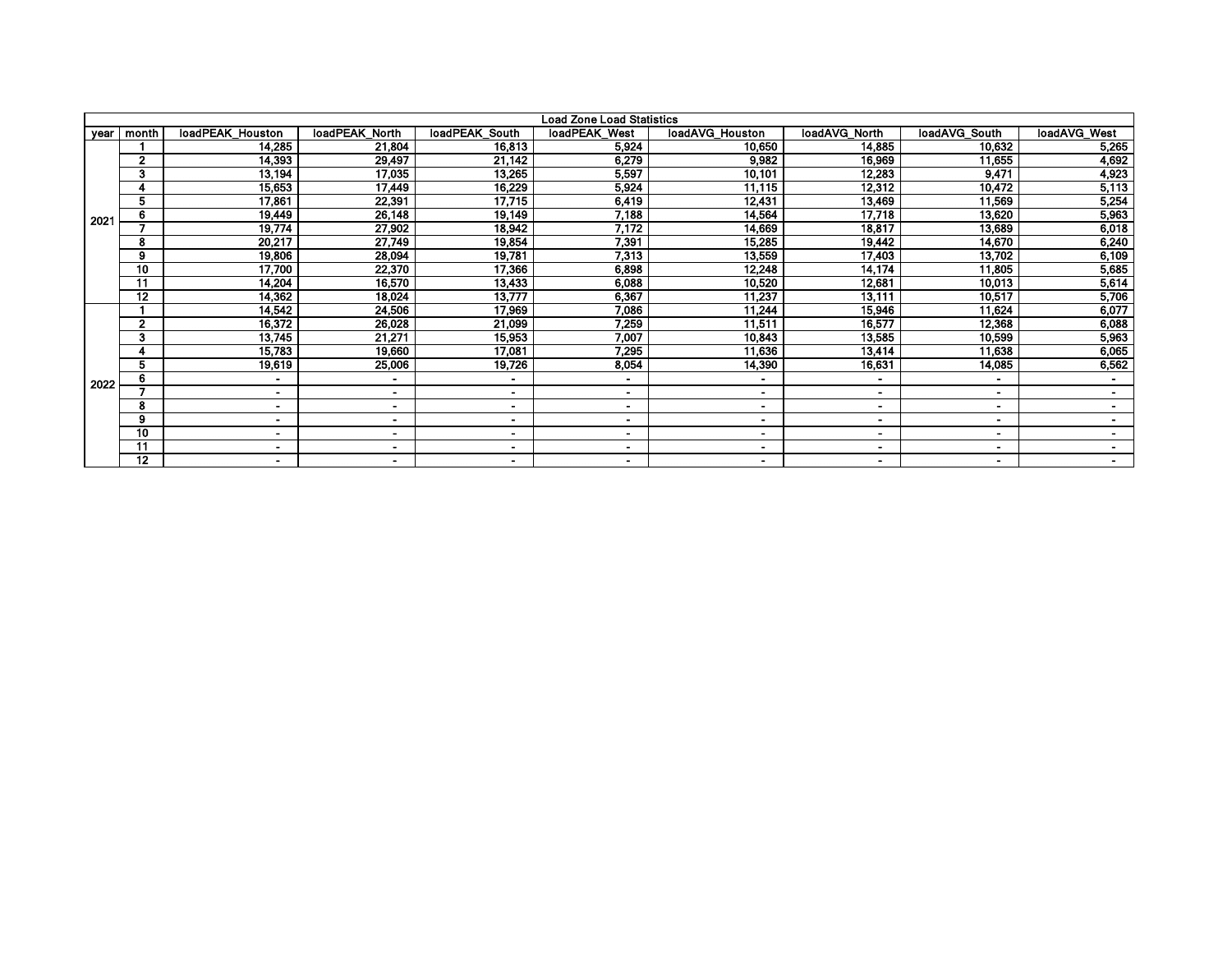| Load Zone Monthly Average Energy Price - DA vs. RT |                |                               |                       |                     |                      |                      |                       |                       |                |  |  |
|----------------------------------------------------|----------------|-------------------------------|-----------------------|---------------------|----------------------|----------------------|-----------------------|-----------------------|----------------|--|--|
| year                                               | month          | avgRTMp_Houston               | avgRTMp_North         | avgRTMp_South       | avgRTMp_West         | avgDAMp Houston      | avgDAMp_North         | avgDAMp_South         | avgDAMp_West   |  |  |
|                                                    |                | 21.23                         | $21.92$   \$          | $23.45$ \$          | 20.58                | 21.92                | 22.57                 | 23.90                 | 21.47          |  |  |
|                                                    | $\mathbf{2}$   | 1,444.49                      | 2,006.93              | $2,010.29$ \$       | 1,140.39             | 1,419.05             | 1,927.34              | 1,942.62丨             | 1,092.81       |  |  |
|                                                    | 3              | 27.22<br>S                    | 20.85                 | $22.09$ \ \$        | 16.44                | 27.64                | $21.77$   \$          | $20.15$   \$          | 18.25          |  |  |
|                                                    |                | 76.32                         | 50.81                 | $51.13$   \$        | 39.84                | 36.88                | 32.06                 | 34.79<br>- 5          | 27.42          |  |  |
|                                                    | 5              | 26.40                         | 26.73                 | $26.13$ \$          | 20.95                | 32.20                | 26 20                 | 26.74                 | 22.18          |  |  |
| 2021                                               | 6              | 44.10<br>S                    | 46.25                 | $44.51$   \$        | 40.10                | 48.43                | $50.14$   \$          | 48.11                 | 43.58          |  |  |
|                                                    |                | 39.37<br>S                    | 43.29                 | $39.31$ \$          | 40.20                | 45.37                | 47.26                 | 45.40                 | 43.99          |  |  |
|                                                    | 8              | 38.45                         | 39.24<br>-S           | $37.81$ \ \$        | 35.44                | 44.72                | 46.19                 | 43.41<br>- 5          | 41.21          |  |  |
|                                                    | 9              | 47.88                         | 46.32                 | $44.96$   \$        | 44.69                | 49.28                | 49.69                 | 48.72                 | 46.65          |  |  |
|                                                    | 10             | 56.45                         | 52.88<br>- 5          | $54.69$ \$          | 41.90                | 61.23                | 58.72                 | 59.37                 | 46.19          |  |  |
|                                                    | 11             | 46.62<br>s                    | $43.13$ $\frac{1}{3}$ | $42.51$ \ \$        | 40.65                | 43.70                | 41.01                 | 40.52<br>- 5          | 39.64          |  |  |
|                                                    | 12             | 30.32                         | 28.35                 | $26.88$ \ \$        | 22.46                | 32.27                | 30.78                 | 29.25                 | 24.69          |  |  |
|                                                    |                | 31.41                         | 33.20<br>-S           | $31.75$   \$        | 26.94                | 34.60                | 3562                  | 34.65                 | 29.95          |  |  |
|                                                    | $\overline{2}$ | 53.15                         | 60.40                 | $58.31$ \ \$        | 48.09                | 42.93                | 45.70                 | 42.81                 | 36.71          |  |  |
|                                                    | 3              | 41.71                         | 35.14                 | $34.34$ \ \$        | 33.96                | 45.63                | 41.69                 | 38.79                 | 33.36          |  |  |
|                                                    |                | 63.34                         | 51.81                 | $59.25$   \$        | 50.19                | 69.98                | 56.22                 | 57.10                 | 51.67          |  |  |
|                                                    | 5              | 147.97                        | 87.51                 | $95.16$ \$          | 76.43                | 120.85               | 90.99                 | 98.01                 | 83.64          |  |  |
| 2022                                               | 6              | S<br>۰                        | S                     | -                   | $\blacksquare$       | $\blacksquare$       |                       | $\blacksquare$        | $\blacksquare$ |  |  |
|                                                    |                | S<br>$\overline{\phantom{a}}$ |                       |                     | -                    | $\blacksquare$       |                       |                       |                |  |  |
|                                                    | 8              | $\blacksquare$                |                       | $\blacksquare$      | $\blacksquare$       | $\sim$               | ٠                     | $\blacksquare$        | $\blacksquare$ |  |  |
|                                                    | 9              | $\sim$                        | $\blacksquare$        | $\blacksquare$      | $\blacksquare$       | $\sim$               | ۰                     | $\sim$                | $\sim$         |  |  |
|                                                    | 10             | $\blacksquare$                |                       | $\blacksquare$      | $\blacksquare$       | $\blacksquare$       | $\blacksquare$        |                       |                |  |  |
|                                                    | 11             | S<br>$\blacksquare$           | S                     | S<br>$\blacksquare$ | $\blacksquare$       | ٠                    |                       |                       |                |  |  |
|                                                    | $12 \,$        | \$<br>$\sim$                  | Ŝ.<br>$\blacksquare$  | S<br>$\blacksquare$ | \$<br>$\blacksquare$ | S.<br>$\blacksquare$ | \$.<br>$\blacksquare$ | - 5<br>$\blacksquare$ | -\$<br>۰.      |  |  |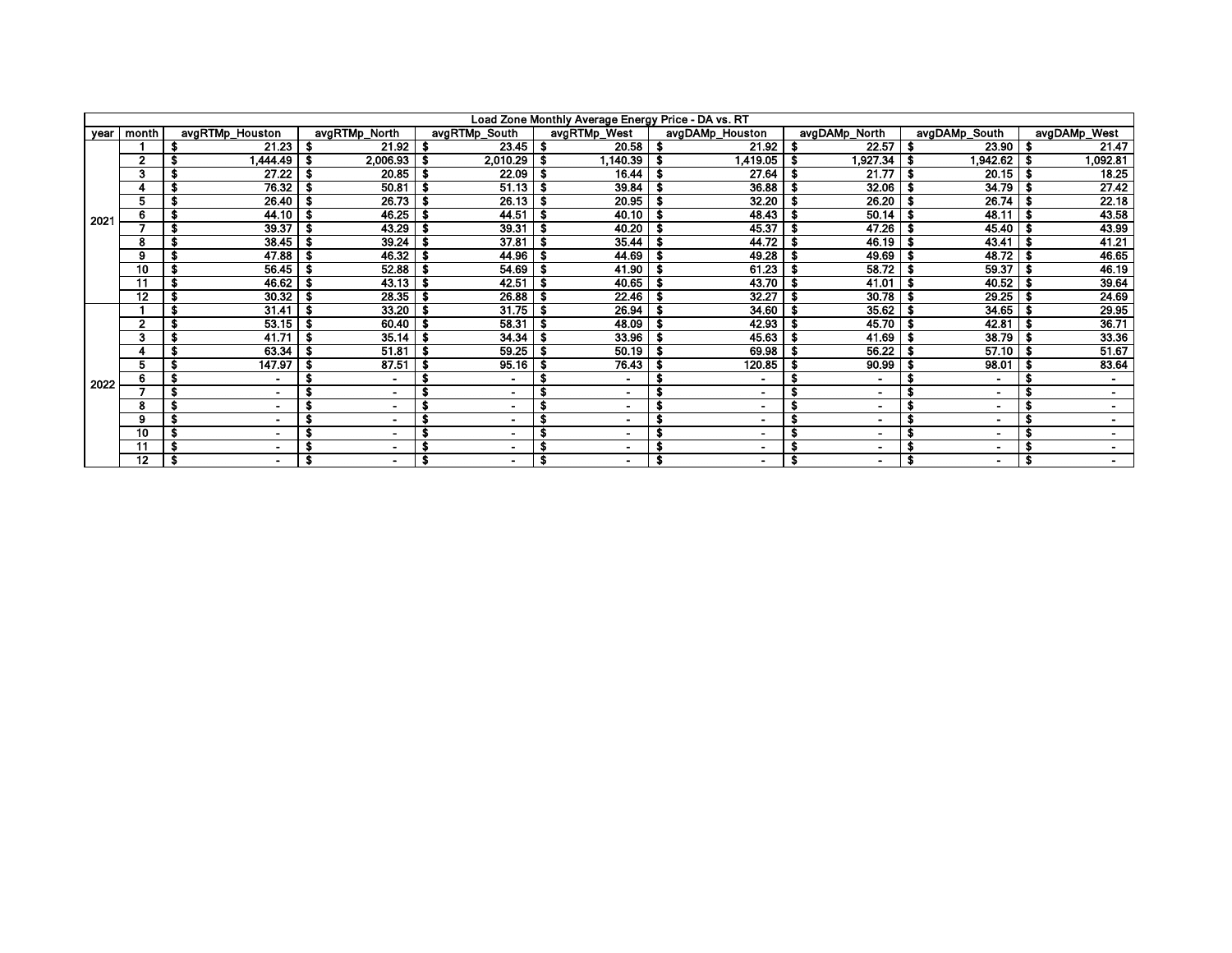|      | <b>ERCOT-wide Monthly Implied Heat Rate - DA vs. RT</b> |                                      |                          |                                      |          |        |                                  |          |        |  |  |
|------|---------------------------------------------------------|--------------------------------------|--------------------------|--------------------------------------|----------|--------|----------------------------------|----------|--------|--|--|
| vear | month                                                   |                                      | gasprice                 |                                      | rtm_spp  | HR_rtm |                                  | dam_spp  | HR_dam |  |  |
|      |                                                         | S                                    | 2.57                     | \$                                   | 21.96    | 8.53   | \$                               | 22.60    | 8.78   |  |  |
|      | $\mathbf{2}$                                            | \$                                   | 51.48                    | \$                                   | 1,784.27 | 34.66  | \$                               | 1,723.84 | 33.49  |  |  |
|      | $\overline{\mathbf{3}}$                                 | \$                                   | 2.44                     | $\overline{\boldsymbol{s}}$          | 22.33    | 9.14   | $\overline{\$}$                  | 22.49    | 9.21   |  |  |
|      | $\overline{\mathbf{4}}$                                 | $\overline{\boldsymbol{\mathsf{s}}}$ | 2.61                     | $\overline{\boldsymbol{\mathsf{s}}}$ | 56.73    | 21.74  | $\overline{\$}$                  | 33.56    | 12.86  |  |  |
|      | $\overline{5}$                                          | \$                                   | 2.87                     | $\overline{\boldsymbol{\mathsf{s}}}$ | 25.76    | 8.96   | \$                               | 27.60    | 9.60   |  |  |
| 2021 | 6                                                       | \$                                   | 3.17                     | \$                                   | 44.49    | 14.04  | \$                               | 48.37    | 15.27  |  |  |
|      | 7                                                       | \$                                   | 3.71                     | \$                                   | 40.84    | 11.00  | $\overline{\boldsymbol{\theta}}$ | 45.89    | 12.36  |  |  |
|      | 8                                                       | $\overline{\boldsymbol{\mathsf{s}}}$ | 3.98                     | \$                                   | 38.22    | 9.60   | $\overline{\boldsymbol{\theta}}$ | 44.50    | 11.18  |  |  |
|      | 9                                                       | $\overline{\$}$                      | 4.92                     | $\overline{\boldsymbol{\mathsf{s}}}$ | 46.17    | 9.38   | \$                               | 48.95    | 9.95   |  |  |
|      | 10                                                      | \$                                   | 5.29                     | \$                                   | 52.94    | 10.01  | \$                               | 57.97    | 10.97  |  |  |
|      | $\overline{11}$                                         | \$                                   | 4.81                     | s                                    | 43.56    | 9.06   | \$                               | 41.41    | 8.62   |  |  |
|      | $\overline{12}$                                         | $\overline{\$}$                      | 3.54                     | $\overline{\boldsymbol{s}}$          | 27.69    | 7.83   | \$                               | 29.94    | 8.47   |  |  |
|      | 1                                                       | \$                                   | 4.01                     | \$                                   | 31.53    | 7.86   | \$                               | 34.35    | 8.56   |  |  |
|      | $\overline{2}$                                          | \$                                   | 4.45                     | \$                                   | 56.44    | 12.70  | \$                               | 43.07    | 9.69   |  |  |
|      | $\overline{\mathbf{3}}$                                 | \$                                   | 4.53                     | \$                                   | 36.50    | 8.06   | \$                               | 40.77    | 9.00   |  |  |
|      | 4                                                       | \$                                   | 6.29                     | \$                                   | 56.74    | 9.01   | \$                               | 59.56    | 9.46   |  |  |
|      | 5                                                       | \$                                   | 7.83                     | \$                                   | 105.03   | 13.42  | \$                               | 100.29   | 12.81  |  |  |
| 2022 | 6                                                       | \$                                   |                          | \$                                   |          |        | \$                               | -        |        |  |  |
|      | 7                                                       | \$                                   |                          | \$                                   |          | Ξ.     | \$                               |          | Ξ.     |  |  |
|      | 8                                                       | $\overline{\boldsymbol{\mathsf{s}}}$ |                          | \$                                   |          | -      | \$                               | ۰        | Ξ.     |  |  |
|      | $\overline{9}$                                          | \$                                   | $\overline{\phantom{0}}$ | \$                                   |          | -      | \$                               | -        |        |  |  |
|      | $\overline{10}$                                         | \$                                   | Ξ.                       | \$                                   |          | -      | \$                               | Ξ.       |        |  |  |
|      | 11                                                      | \$                                   | $\overline{a}$           | \$                                   | ۰        | -      | \$                               | -        | -      |  |  |
|      | $\overline{12}$                                         | \$                                   | Ξ.                       | \$                                   |          | -      | s                                |          |        |  |  |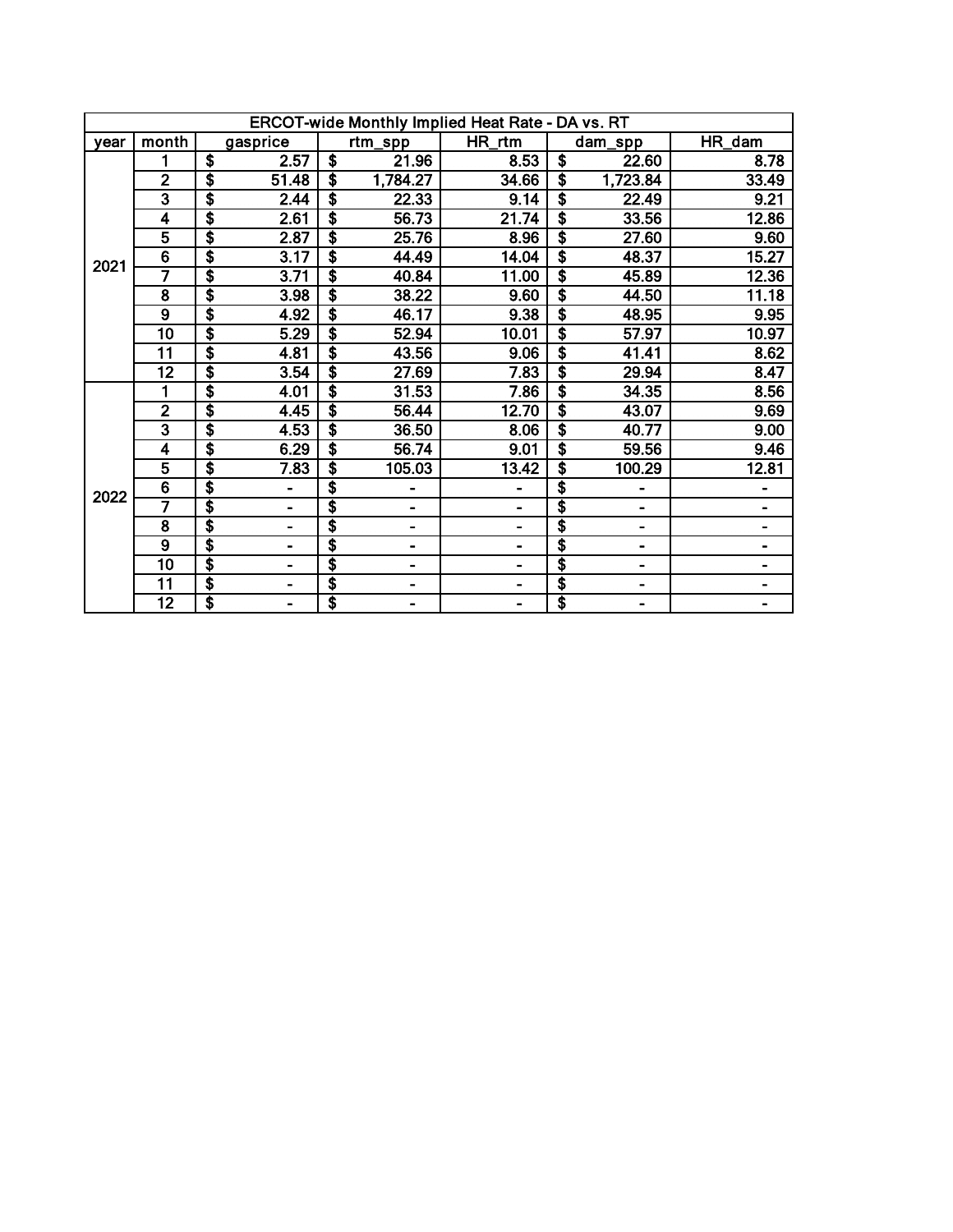|      | Load Zone Monthly Implied Heat Rate - DA vs. RT |                      |                    |                    |                |                      |                    |                    |                          |  |  |  |
|------|-------------------------------------------------|----------------------|--------------------|--------------------|----------------|----------------------|--------------------|--------------------|--------------------------|--|--|--|
| year | month                                           | <b>HRdam Houston</b> | <b>HRdam South</b> | <b>HRdam North</b> | HRdam_West     | <b>HRrtm Houston</b> | <b>HRrtm South</b> | <b>HRrtm North</b> | <b>HRrtm West</b>        |  |  |  |
|      |                                                 | 8.52                 | 9.29               | 8.77               | 8.34           | 8.25                 | 9.11               | 8.52               | 8.00                     |  |  |  |
|      | $\overline{2}$                                  | 27.57                | 37.74              | 37.44              | 21.23          | 28.06                | 39.05              | 38.99              | 22.15                    |  |  |  |
|      | 3                                               | 11.32                | 8.25               | 8.91               | 7.47           | 11.14                | 9.04               | 8.53               | 6.73                     |  |  |  |
|      |                                                 | 14.14                | 13.33              | 12.29              | 10.51          | 29.25                | 19.60              | 19.48              | 15.27                    |  |  |  |
|      | 5                                               | 11.21                | 9.30               | 9.12               | 7.72           | 9.19                 | 9.09               | 9.30               | 7.29                     |  |  |  |
| 2021 | 6                                               | 15.28                | 15.18              | 15.82              | 13.75          | 13.92                | 14.05              | 14.60              | 12.65                    |  |  |  |
|      | 7                                               | 12.22                | 12.23              | 12.73              | 11.85          | 10.61                | 10.59              | 11.66              | 10.83                    |  |  |  |
|      | 8                                               | 11.23                | 10.91              | 11.60              | 10.35          | 9.66                 | 9.50               | 9.86               | 8.90                     |  |  |  |
|      | 9                                               | 10.01                | 9.90               | 10.10              | 9.48           | 9.73                 | 9.14               | 9.41               | 9.08                     |  |  |  |
|      | 10                                              | 11.58                | 11.23              | 11.11              | 8.74           | 10.68                | 10.34              | 10.00              | 7.93                     |  |  |  |
|      | $\overline{11}$                                 | 9.09                 | 8.43               | 8.53               | 8.25           | 9.70                 | 8.85               | 8.98               | 8.46                     |  |  |  |
|      | $\overline{12}$                                 | 9.13                 | 8.27               | 8.70               | 6.98           | 8.58                 | 7.60               | 8.02               | 6.35                     |  |  |  |
|      |                                                 | 8.62                 | 8.64               | 8.88               | 7.46           | 7.83                 | 7.91               | 8.27               | 6.72                     |  |  |  |
|      | $\mathbf{2}$                                    | 9.66                 | 9.63               | 10.28              | 8.26           | 11.96                | 13.12              | 13.59              | 10.82                    |  |  |  |
|      | 3                                               | 10.08                | 8.57               | 9.21               | 7.37           | 9.21                 | 7.58               | 7.76               | 7.50                     |  |  |  |
|      | 4                                               | 11.12                | 9.07               | 8.93               | 8.21           | 10.06                | 9.41               | 8.23               | 7.97                     |  |  |  |
|      | 5                                               | 15.44                | 12.52              | 11.62              | 10.68          | 18.90                | 12.15              | 11.18              | 9.76                     |  |  |  |
| 2022 | 6                                               | $\blacksquare$       | ۰                  | $\blacksquare$     | $\blacksquare$ | ٠                    | ۰                  | $\blacksquare$     | $\sim$                   |  |  |  |
|      |                                                 | $\blacksquare$       | $\blacksquare$     | $\sim$             | $\sim$         | $\blacksquare$       | ۰.                 | $\blacksquare$     | $\overline{\phantom{a}}$ |  |  |  |
|      | 8                                               | $\blacksquare$       | $\blacksquare$     | ۰.                 | $\sim$         | ۰                    | ۰                  | $\blacksquare$     | $\blacksquare$           |  |  |  |
|      | 9                                               | ۰.                   | $\blacksquare$     | ۰                  | $\blacksquare$ | $\blacksquare$       | $\blacksquare$     | $\blacksquare$     | $\sim$                   |  |  |  |
|      | 10                                              | ۰.                   | ۰                  | ۰.                 | $\sim$         | ٠                    | ٠                  | $\blacksquare$     | $\blacksquare$           |  |  |  |
|      | 11                                              | $\blacksquare$       | $\blacksquare$     | ۰.                 | $\blacksquare$ | $\blacksquare$       | -                  | $\blacksquare$     | $\blacksquare$           |  |  |  |
|      | 12                                              | $\blacksquare$       | -                  | ۰.                 | $\sim$         | ۰                    | $\blacksquare$     | $\blacksquare$     | $\blacksquare$           |  |  |  |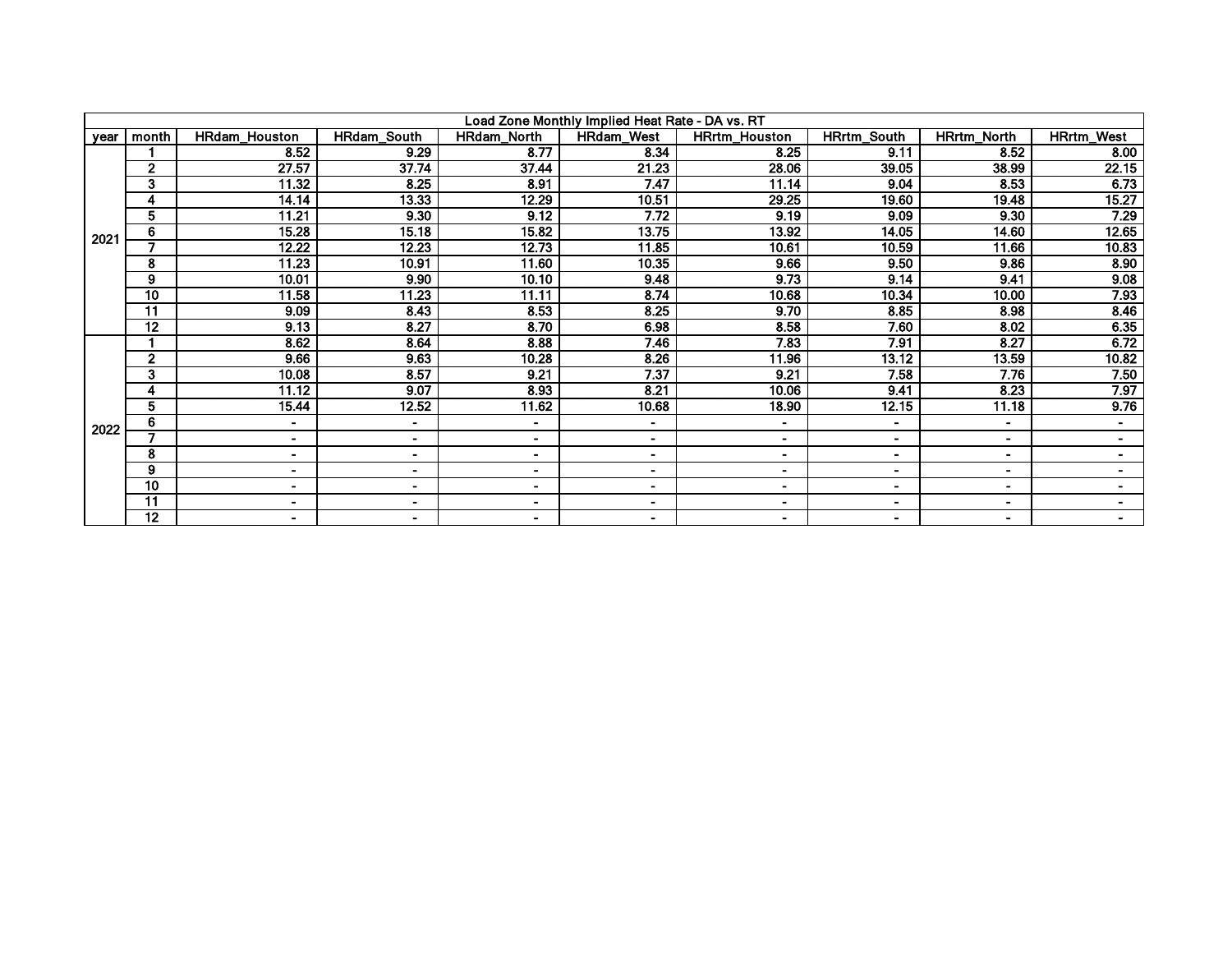|             | Daily ORDC Adders Average Values and Interval Duration |                         |                                      |                                      |                |                         |                         |                 |                 |  |  |
|-------------|--------------------------------------------------------|-------------------------|--------------------------------------|--------------------------------------|----------------|-------------------------|-------------------------|-----------------|-----------------|--|--|
| <b>YEAR</b> | <b>MONTH</b>                                           | <b>DAY</b>              | <b>PRICE RS</b>                      |                                      | PRICE RDP      | RS_CNT                  | <b>RDP CNT</b>          | <b>RS POS</b>   | <b>RDP POS</b>  |  |  |
| 2022        | 5                                                      | 1                       | S<br>1.07                            | S,                                   | 1.32           | $\overline{15}$         | 27                      | 80              | 90              |  |  |
| 2022        | 5                                                      | $\overline{2}$          | \$<br>2.59                           | s)                                   | 7.38           | $\overline{15}$         | 43                      | 80              | 90              |  |  |
| 2022        | $\overline{5}$                                         | 3                       | \$<br>0.35                           | Ŝ.                                   | 1.63           | 29                      | $\overline{15}$         | 80              | 90              |  |  |
| 2022        | $\overline{5}$                                         | 4                       | \$<br>0.60                           | Ŝ.                                   | ٠              | $\overline{9}$          | $\mathbf 0$             | 80              | 90              |  |  |
| 2022        | $\overline{5}$                                         | 5                       | \$<br>24.14                          | $\boldsymbol{\mathsf{s}}$            | 1.99           | $\overline{12}$         | 44                      | 80              | 90              |  |  |
| 2022        | 5                                                      | $\overline{6}$          | \$<br>0.02                           | $\overline{\boldsymbol{s}}$          | 0.06           | $\overline{13}$         | 1                       | 80              | 90              |  |  |
| 2022        | 5                                                      | 7                       | \$                                   | $\overline{\boldsymbol{s}}$          | 2.67           | $\mathbf 0$             | $\overline{22}$         | $\overline{80}$ | 90              |  |  |
| 2022        | $\overline{5}$                                         | $\overline{\mathbf{8}}$ | \$                                   | $\overline{\boldsymbol{s}}$          | 1.10           | $\overline{\mathbf{0}}$ | 29                      | 80              | 90              |  |  |
| 2022        | 5                                                      | $\overline{9}$          | \$<br>0.04                           | $\overline{\boldsymbol{\mathsf{s}}}$ | 4.09           | $\overline{2}$          | $\overline{25}$         | $\overline{80}$ | $\overline{90}$ |  |  |
| 2022        | 5                                                      | $\overline{10}$         | \$<br>0.03                           | \$                                   | 4.30           | $\overline{\mathbf{3}}$ | $\overline{37}$         | 80              | 90              |  |  |
| 2022        | $\overline{5}$                                         | $\overline{11}$         | \$<br>0.02                           | \$                                   | 4.13           | $\overline{\bf{4}}$     | $\overline{34}$         | $\overline{80}$ | 90              |  |  |
| 2022        | $\overline{5}$                                         | $\overline{12}$         | \$<br>0.59                           | \$                                   | 1.68           | $\overline{18}$         | 18                      | 80              | 90              |  |  |
| 2022        | 5                                                      | $\overline{13}$         | \$<br>516.11                         | $\overline{\boldsymbol{s}}$          | 17.32          | $\overline{37}$         | $\overline{19}$         | $\overline{80}$ | 90              |  |  |
| 2022        | 5                                                      | $\overline{14}$         | \$<br>0.25                           | $\overline{\boldsymbol{s}}$          | 1.88           | $\overline{13}$         | $\overline{24}$         | 80              | 90              |  |  |
| 2022        | $\overline{5}$                                         | $\overline{15}$         | $\overline{\boldsymbol{\mathsf{s}}}$ | \$                                   |                | $\mathbf 0$             | $\overline{\mathbf{0}}$ | $\overline{80}$ | 90              |  |  |
| 2022        | $\overline{5}$                                         | $\overline{16}$         | \$                                   | $\overline{\boldsymbol{s}}$          | 1.66           | $\overline{0}$          | $\overline{13}$         | 80              | 90              |  |  |
| 2022        | 5                                                      | $\overline{17}$         | S<br>0.21                            | $\overline{\boldsymbol{s}}$          | $\blacksquare$ | $\overline{6}$          | $\mathbf 0$             | 80              | 90              |  |  |
| 2022        | 5                                                      | $\overline{18}$         | \$<br>0.53                           | \$                                   | $\blacksquare$ | $\overline{14}$         | $\overline{\mathbf{0}}$ | 80              | 90              |  |  |
| 2022        | $\overline{5}$                                         | 19                      | \$<br>0.40                           | \$                                   | ۰              | 8                       | $\overline{\mathbf{0}}$ | 80              | 90              |  |  |
| 2022        | $\overline{5}$                                         | 20                      | \$<br>32.47                          | S                                    | 8.42           | $\overline{37}$         | 29                      | 80              | 90              |  |  |
| 2022        | 5                                                      | 21                      | $\overline{\mathbf{S}}$              | Ŝ                                    | 2.17           | $\mathbf 0$             | 18                      | 80              | 90              |  |  |
| 2022        | $\overline{5}$                                         | $\overline{22}$         | \$<br>0.50                           | S,                                   | 1.35           | $\overline{21}$         | 9                       | 80              | 90              |  |  |
| 2022        | $\overline{5}$                                         | 23                      | S<br>0.02                            | \$                                   |                | $\overline{2}$          | $\overline{\mathbf{0}}$ | 80              | 90              |  |  |
| 2022        | $\overline{5}$                                         | 24                      | S<br>3.41                            | S,                                   | 3.31           | $\overline{26}$         | $\overline{36}$         | 80              | 90              |  |  |
| 2022        | 5                                                      | $\overline{25}$         | s<br>20.70                           | Ŝ                                    | 10.51          | $\overline{14}$         | $\overline{10}$         | 80              | 90              |  |  |
| 2022        | 5                                                      | $\overline{26}$         | \$<br>41.21                          | $\overline{\boldsymbol{s}}$          | 5.24           | $\overline{24}$         | 30                      | 80              | 90              |  |  |
| 2022        | $\overline{\mathbf{5}}$                                | $\overline{27}$         | \$<br>0.02                           | \$                                   | 25.87          | $\overline{\mathbf{8}}$ | $\overline{32}$         | $\overline{80}$ | 90              |  |  |
| 2022        | $\overline{\mathbf{5}}$                                | 28                      | \$<br>$\blacksquare$                 | Ŝ                                    | 0.84           | $\overline{\mathbf{0}}$ | $\overline{27}$         | 80              | 90              |  |  |
| 2022        | 5                                                      | 29                      | \$                                   | \$                                   | $\blacksquare$ | 0                       | $\overline{\mathbf{0}}$ | $\overline{80}$ | 90              |  |  |
| 2022        | $\overline{\mathbf{5}}$                                | $\overline{30}$         | \$<br>0.01                           | \$                                   | $\blacksquare$ | $\overline{\mathbf{3}}$ | $\overline{\mathbf{0}}$ | 80              | 90              |  |  |
| 2022        | $\overline{5}$                                         | $\overline{31}$         | \$<br>0.01                           | T                                    | $\blacksquare$ | $\overline{\mathbf{3}}$ | $\overline{\mathbf{0}}$ | 80              | 90              |  |  |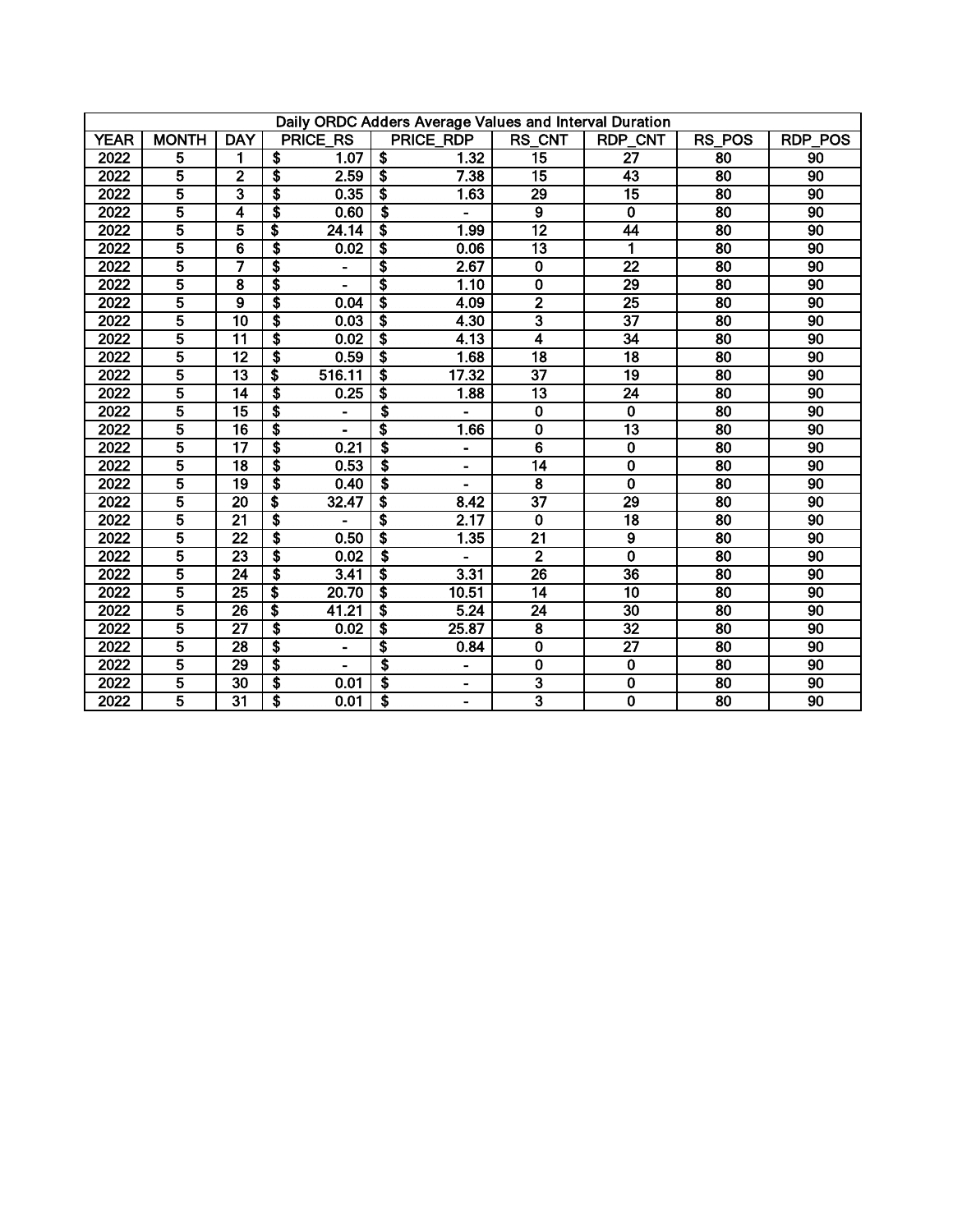|      | Monthly Average of Ancillary Services Required MW |                   |                   |                           |                   |  |  |  |  |  |  |
|------|---------------------------------------------------|-------------------|-------------------|---------------------------|-------------------|--|--|--|--|--|--|
| vear | month                                             | <b>ASMW REGDN</b> | <b>ASMW NSPIN</b> | <b>ASMW</b><br><b>RRS</b> | <b>ASMW REGUP</b> |  |  |  |  |  |  |
|      |                                                   | 317               | 1,535             | 2,964                     | 345               |  |  |  |  |  |  |
|      | $\overline{2}$                                    | 360               | 1,604             | 3,024                     | 374               |  |  |  |  |  |  |
|      | $\overline{\mathbf{3}}$                           | 373               | 1,500             | 3,023                     | 374               |  |  |  |  |  |  |
|      | 4                                                 | 362               | 1,531             | 3,059                     | 391               |  |  |  |  |  |  |
|      | 5                                                 | 382               | 1,481             | 2,794                     | 403               |  |  |  |  |  |  |
| 2021 | $\overline{6}$                                    | 327               | 1,527             | 2,548                     | 343               |  |  |  |  |  |  |
|      | 7                                                 | 300               | 2,858             | 2,508                     | 306               |  |  |  |  |  |  |
|      | $\overline{\mathbf{8}}$                           | 322               | 3,835             | 2,530                     | 328               |  |  |  |  |  |  |
|      | $\overline{9}$                                    | 318               | 4,910             | 2,665                     | 321               |  |  |  |  |  |  |
|      | 10                                                | 318               | 4,880             | 2,908                     | 330               |  |  |  |  |  |  |
|      | $\overline{11}$                                   | 290               | 4,911             | 3,067                     | 299               |  |  |  |  |  |  |
|      | $\overline{12}$                                   | 280               | 4,914             | 2,951                     | 296               |  |  |  |  |  |  |
|      |                                                   | 325               | 3,867             | 2,926                     | 346               |  |  |  |  |  |  |
|      | $\overline{2}$                                    | 388               | 4,267             | 2,950                     | 372               |  |  |  |  |  |  |
|      | $\overline{\mathbf{3}}$                           | 387               | 3,782             | 3,070                     | 395               |  |  |  |  |  |  |
|      | 4                                                 | 372               | 4,069             | 3,014                     | 373               |  |  |  |  |  |  |
|      | 5                                                 | 397               | 4,551             | 2,893                     | 399               |  |  |  |  |  |  |
| 2022 | 6                                                 | -                 |                   |                           |                   |  |  |  |  |  |  |
|      | 7                                                 | -                 | -                 |                           |                   |  |  |  |  |  |  |
|      | $\overline{\mathbf{8}}$                           | -                 | -                 |                           |                   |  |  |  |  |  |  |
|      | $\overline{9}$                                    |                   | -                 | -                         |                   |  |  |  |  |  |  |
|      | $\overline{10}$                                   | -                 | -                 | -                         |                   |  |  |  |  |  |  |
|      | 11                                                | -                 | -                 | -                         | -                 |  |  |  |  |  |  |
|      | 12                                                | -                 | -                 |                           | -                 |  |  |  |  |  |  |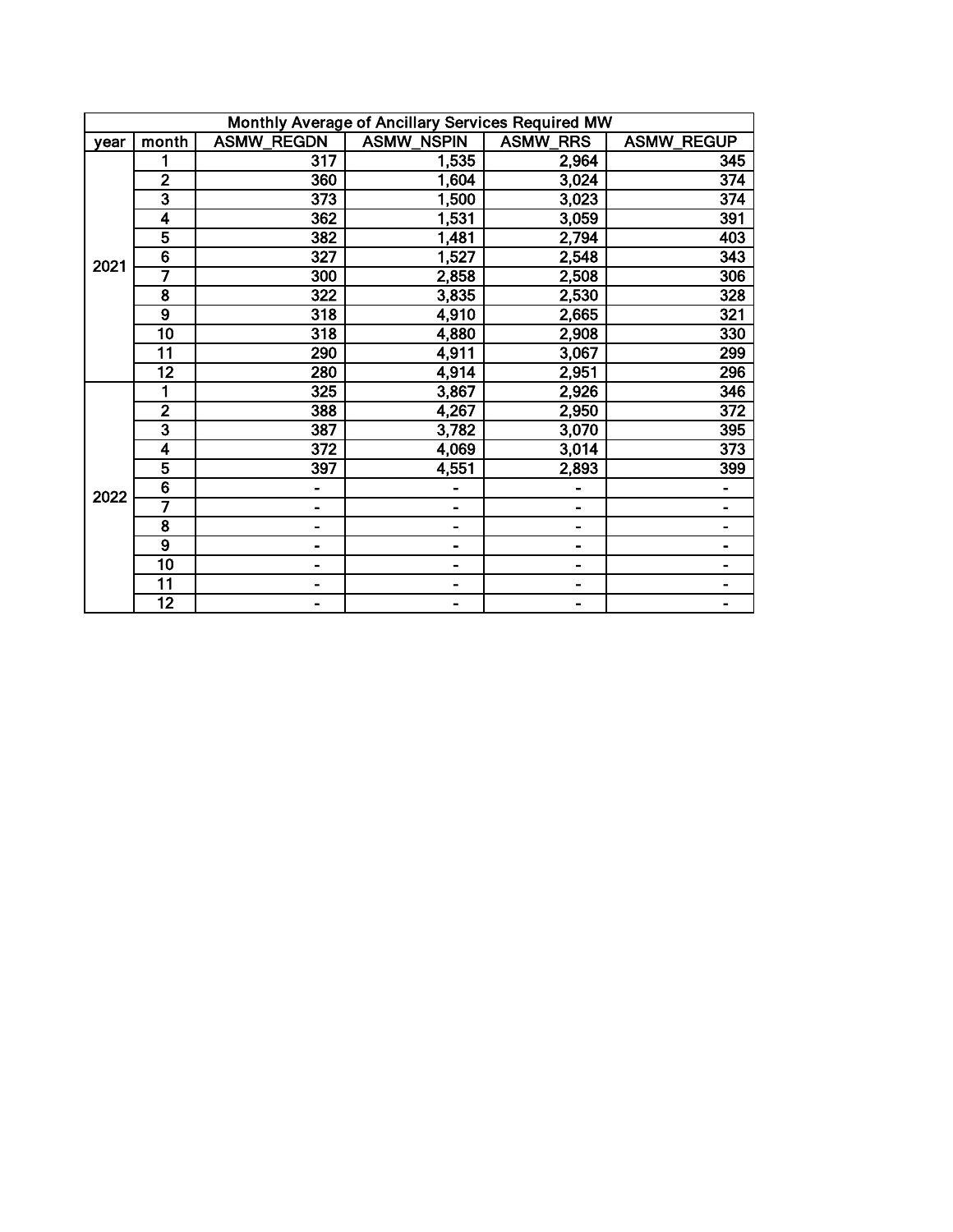| Hourly Average of Ancillary Services Required MW |                         |                   |                   |                 |                   |  |  |  |
|--------------------------------------------------|-------------------------|-------------------|-------------------|-----------------|-------------------|--|--|--|
| year                                             | <b>DELIVERY_HOUR</b>    | <b>ASMW_REGDN</b> | <b>ASMW_NSPIN</b> | <b>ASMW_RRS</b> | <b>ASMW_REGUP</b> |  |  |  |
|                                                  | 1                       | 359               | 2,840             | 2,905           | 208               |  |  |  |
|                                                  | $\overline{2}$          | $\overline{277}$  | 2,849             | 2,905           | 195               |  |  |  |
|                                                  | $\overline{\mathbf{3}}$ | 235               | 2,918             | 2,939           | 208               |  |  |  |
|                                                  | 4                       | 198               | 2,896             | 2,940           | 234               |  |  |  |
|                                                  | 5                       | 198               | 2,866             | 2,940           | 294               |  |  |  |
|                                                  | $\overline{6}$          | 256               | 2,797             | 2,940           | 438               |  |  |  |
|                                                  | 7                       | $\overline{221}$  | 3,082             | 2,816           | 548               |  |  |  |
|                                                  | $\overline{\mathbf{8}}$ | 259               | 3,161             | 2,816           | 352               |  |  |  |
|                                                  | $\overline{9}$          | 358               | 3,144             | 2,816           | 359               |  |  |  |
|                                                  | 10                      | $\overline{377}$  | 3,119             | 2,816           | 428               |  |  |  |
|                                                  | $\overline{11}$         | 357               | 2,972             | 2,716           | 474               |  |  |  |
|                                                  | $\overline{12}$         | 330               | 2,977             | 2,716           | 478               |  |  |  |
| 2021                                             | $\overline{13}$         | 306               | 2,989             | 2,716           | 456               |  |  |  |
|                                                  | $\overline{14}$         | 342               | 3,012             | 2,745           | 420               |  |  |  |
|                                                  | $\overline{15}$         | 328               | 2,911             | 2,803           | 403               |  |  |  |
|                                                  | $\overline{16}$         | $\overline{313}$  | 2,929             | 2,803           | 397               |  |  |  |
|                                                  | $\overline{17}$         | 334               | 2,917             | 2,803           | 418               |  |  |  |
|                                                  | $\overline{18}$         | 352               | 2,914             | 2,803           | 446               |  |  |  |
|                                                  | 19                      | 404               | 3,013             | 2,832           | 368               |  |  |  |
|                                                  | $\overline{20}$         | 358               | 3,038             | 2,832           | 278               |  |  |  |
|                                                  | $\overline{21}$         | $\overline{378}$  | 3,052             | 2,832           | $\overline{225}$  |  |  |  |
|                                                  | $\overline{22}$         | 455               | 3,073             | 2,803           | 205               |  |  |  |
|                                                  | $\overline{23}$         | 471               | 2,847             | 2,905           | 199               |  |  |  |
|                                                  | $\overline{24}$         | 428               | 2,853             | 2,905           | 182               |  |  |  |
|                                                  | 1                       | 350               | 3,614             | 3,049           | 236               |  |  |  |
|                                                  | $\overline{2}$          | $\overline{275}$  | 3,614             | 3,049           | 224               |  |  |  |
|                                                  | 3                       | 243               | 3,874             | 3,063           | 231               |  |  |  |
|                                                  | 4                       | $\overline{217}$  | 3,873             | 3,064           | 264               |  |  |  |
|                                                  | 5                       | 234               | 3,873             | 3,064           | 325               |  |  |  |
|                                                  | 6                       | 328               | 3,873             | 3,064           | 455               |  |  |  |
|                                                  | 7                       | 262               | 4,297             | 2,968           | 579               |  |  |  |
|                                                  | 8                       | 326               | 4,300             | 2,968           | 368               |  |  |  |
|                                                  | $\overline{9}$          | 477               | 4,300             | 2,968           | 364               |  |  |  |
|                                                  | 10                      | 515               | 4,300             | 2,968           | 430               |  |  |  |
|                                                  | 11                      | 505               | 4,194             | 2,924           | 430               |  |  |  |
|                                                  | $\overline{12}$         | 430               | 4,201             | 2,924           | $\overline{445}$  |  |  |  |
| 2022                                             | $\overline{13}$         | 428               | 4,195             | 2,924           | 454               |  |  |  |
|                                                  | 14                      | 409               | 4,195             | 2,924           | 435               |  |  |  |
|                                                  | $\overline{15}$         | 415               | 4,558             | 2,910           | 434               |  |  |  |
|                                                  | 16                      | 407               | 4,558             | 2,910           | 461               |  |  |  |
|                                                  | $\overline{17}$         | 396               | 4,558             | 2,910           | 532               |  |  |  |
|                                                  | 18                      | 384               | 4,558             | 2,910           | 554               |  |  |  |
|                                                  | 19                      | 373               | 3,980             | 2,910           | 491               |  |  |  |
|                                                  | 20                      | 347               | 3,980             | 2,910           | 375               |  |  |  |
|                                                  | $\overline{21}$         | 370               | 3,980             | 2,910           | 274               |  |  |  |
|                                                  | $\overline{22}$         | 429               | 3,973             | 2,910           | 266               |  |  |  |
|                                                  | $\overline{23}$         | 442               | 3,826             | 3,049           | $\overline{227}$  |  |  |  |
|                                                  | $\overline{24}$         | 398               | 3,826             | 3,049           | 197               |  |  |  |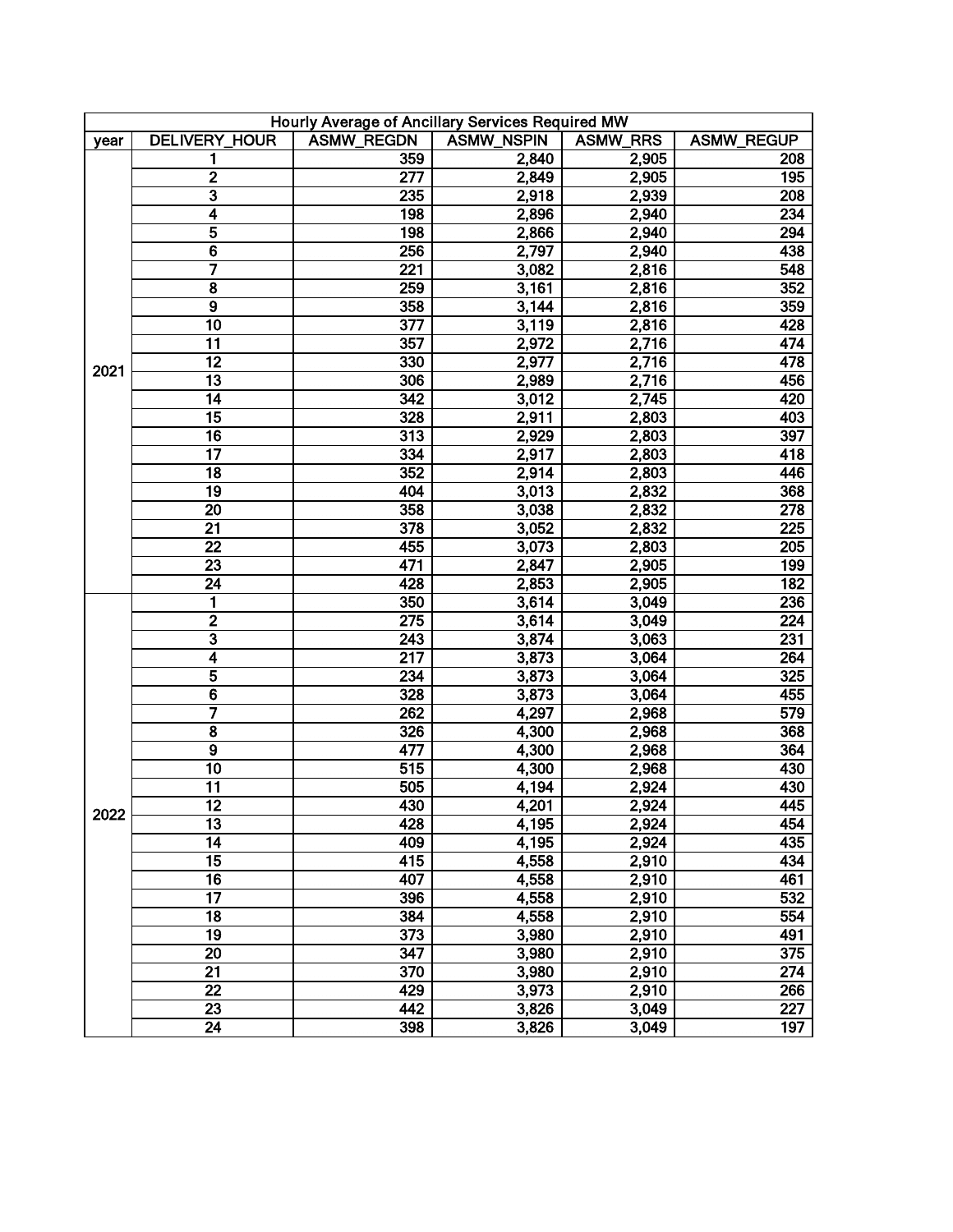|      | <b>Monthly Average Ancillary Services Price</b> |                             |                                      |                   |    |                       |    |            |  |  |  |
|------|-------------------------------------------------|-----------------------------|--------------------------------------|-------------------|----|-----------------------|----|------------|--|--|--|
| vear | month                                           | <b>MCPC_REGDN</b>           |                                      | <b>MCPC_NSPIN</b> |    | MCPC_RRS              |    | MCPC_REGUP |  |  |  |
|      |                                                 | \$<br>9.98                  | $\overline{\boldsymbol{s}}$          | 2.16              | \$ | 11.85                 | \$ | 14.31      |  |  |  |
|      | $\overline{2}$                                  | $\overline{\$}$<br>1,272.06 | $\overline{\boldsymbol{\mathsf{s}}}$ | 1,676.26          | \$ | $3,808.\overline{44}$ | \$ | 3,218.92   |  |  |  |
|      | $\overline{\mathbf{3}}$                         | \$<br>28.66                 | \$                                   | 3.93              | \$ | 30.23                 | \$ | 23.61      |  |  |  |
|      | 4                                               | \$<br>24.82                 | $\overline{\boldsymbol{\mathsf{s}}}$ | 12.43             | s  | 29.20                 | \$ | 31.78      |  |  |  |
|      | $\overline{5}$                                  | \$<br>25.78                 | \$                                   | 3.45              | \$ | 20.49                 | \$ | 19.60      |  |  |  |
| 2021 | $\overline{6}$                                  | \$<br>11.14                 | \$                                   | 19.82             | \$ | 29.28                 | \$ | 26.37      |  |  |  |
|      | 7                                               | \$<br>6.66                  | \$                                   | 20.88             | \$ | 19.92                 | \$ | 19.94      |  |  |  |
|      | $\overline{\mathbf{8}}$                         | \$<br>8.53                  | \$                                   | 18.12             | \$ | 17.90                 | \$ | 18.91      |  |  |  |
|      | $\overline{9}$                                  | \$<br>9.89                  | \$                                   | 15.91             | \$ | 18.39                 | \$ | 19.54      |  |  |  |
|      | $\overline{10}$                                 | \$<br>12.69                 | \$                                   | 25.49             | \$ | 27.86                 | \$ | 27.63      |  |  |  |
|      | $\overline{11}$                                 | \$<br>14.74                 | \$                                   | 14.39             | \$ | 20.28                 | \$ | 19.93      |  |  |  |
|      | $\overline{12}$                                 | \$<br>9.08                  | Ŝ                                    | 7.35              | \$ | 12.94                 | \$ | 15.62      |  |  |  |
|      |                                                 | \$<br>6.15                  | \$                                   | 5.07              | \$ | 8.39                  | \$ | 11.56      |  |  |  |
|      | $\overline{2}$                                  | \$<br>9.60                  | \$                                   | 16.07             | \$ | 12.93                 | \$ | 17.69      |  |  |  |
|      | $\overline{\mathbf{3}}$                         | \$<br>17.94                 | \$                                   | 12.43             | \$ | 18.67                 | \$ | 22.69      |  |  |  |
|      | 4                                               | \$<br>13.88                 | \$                                   | 19.17             | \$ | 18.04                 | \$ | 20.99      |  |  |  |
|      | $\overline{\mathbf{5}}$                         | \$<br>18.03                 | \$                                   | 51.85             | \$ | 31.29                 | \$ | 38.71      |  |  |  |
| 2022 | $\overline{6}$                                  | \$                          | \$                                   |                   | \$ |                       | \$ |            |  |  |  |
|      | 7                                               | \$<br>۰                     | \$                                   |                   | \$ | $\blacksquare$        | \$ |            |  |  |  |
|      | $\overline{\mathbf{8}}$                         | \$                          | \$                                   |                   | \$ | -                     | \$ |            |  |  |  |
|      | $\overline{9}$                                  | \$                          | \$                                   |                   | \$ |                       | \$ |            |  |  |  |
|      | 10                                              | \$<br>-                     | \$                                   |                   | \$ | $\blacksquare$        | \$ |            |  |  |  |
|      | 11                                              | \$<br>-                     | \$                                   | -                 | \$ | -                     | \$ |            |  |  |  |
|      | 12                                              | \$<br>-                     | \$                                   | Ξ.                | \$ | Ξ.                    | \$ |            |  |  |  |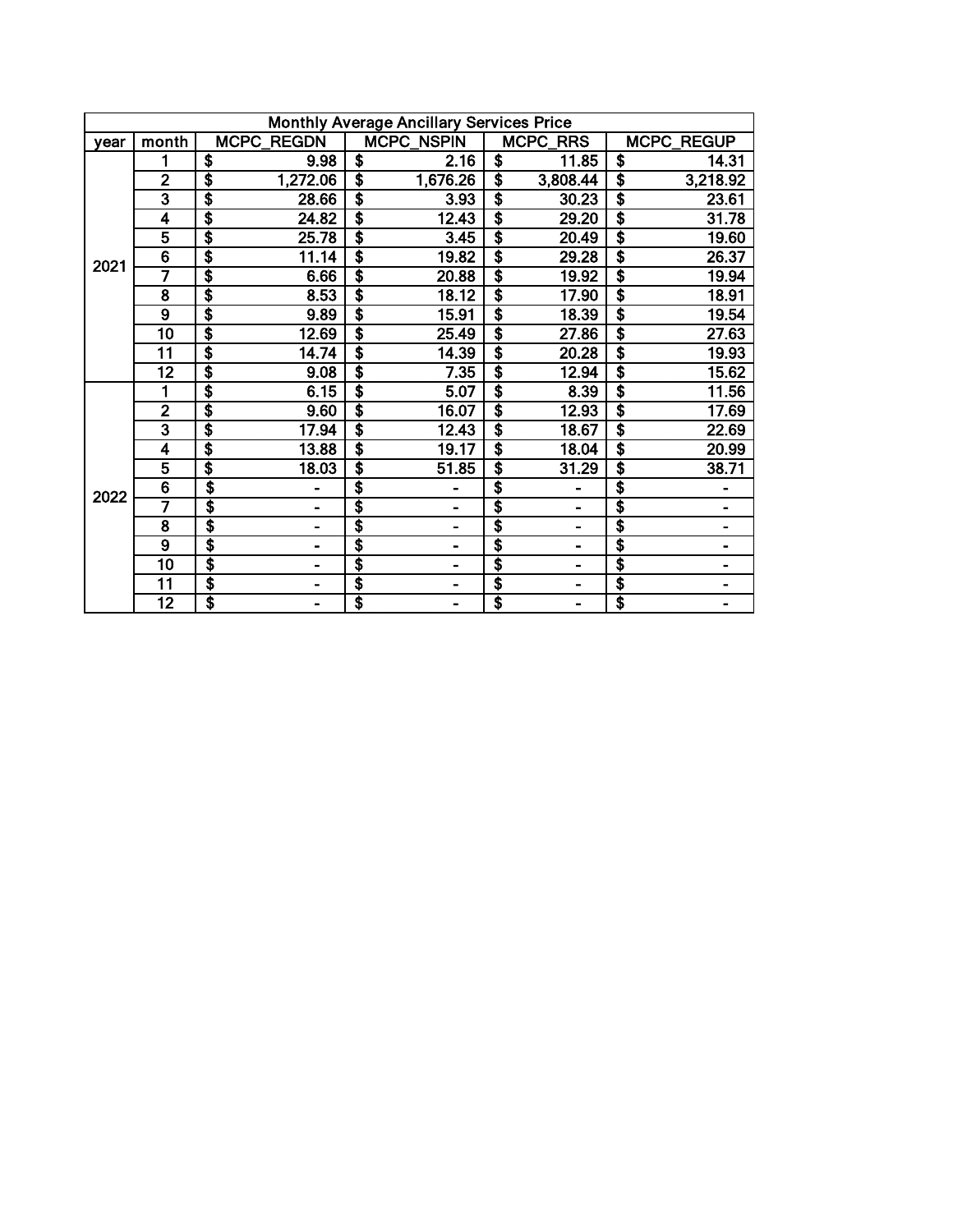|      | Monthly Average A/S Cost per MWh Load |              |                                              |                                              |                                              |  |  |  |  |  |
|------|---------------------------------------|--------------|----------------------------------------------|----------------------------------------------|----------------------------------------------|--|--|--|--|--|
| vear | month                                 | AScost_REGDN | <b>AScost_NSPIN</b>                          | <b>AScost_RRS</b>                            | AScost_REGUP                                 |  |  |  |  |  |
|      |                                       | \$<br>0.08   | \$<br>0.08                                   | \$<br>0.85                                   | \$<br>0.12                                   |  |  |  |  |  |
|      | $\overline{2}$                        | \$<br>10.56  | $\overline{\$}$<br>62.11                     | \$<br>265.95                                 | \$<br>27.81                                  |  |  |  |  |  |
|      | 3                                     | \$<br>0.29   | $\overline{\$}$<br>0.16                      | $\overline{\$}$<br>2.49                      | \$<br>0.24                                   |  |  |  |  |  |
|      | 4                                     | \$<br>0.23   | $\overline{\boldsymbol{\mathsf{s}}}$<br>0.49 | \$<br>2.29                                   | $\overline{\boldsymbol{\mathsf{s}}}$<br>0.32 |  |  |  |  |  |
|      | 5                                     | \$<br>0.23   | s<br>$\overline{0.12}$                       | $\overline{\$}$<br>1.34                      | $\overline{\mathbf{s}}$<br>0.18              |  |  |  |  |  |
| 2021 | $\overline{6}$                        | \$<br>0.07   | $\overline{\boldsymbol{\mathsf{s}}}$<br>0.58 | $\overline{\boldsymbol{\mathsf{s}}}$<br>1.44 | $\overline{\boldsymbol{\mathsf{s}}}$<br>0.17 |  |  |  |  |  |
|      | 7                                     | \$<br>0.04   | \$<br>1.12                                   | $\overline{\boldsymbol{\mathsf{s}}}$<br>0.94 | \$<br>0.11                                   |  |  |  |  |  |
|      | $\overline{\mathbf{8}}$               | \$<br>0.05   | $\overline{\boldsymbol{\mathsf{s}}}$<br>1.25 | $\overline{\boldsymbol{\mathsf{s}}}$<br>0.81 | $\overline{\$}$<br>0.11                      |  |  |  |  |  |
|      | $\overline{9}$                        | \$<br>0.06   | \$<br>1.54                                   | $\overline{\$}$<br>0.97                      | \$<br>0.12                                   |  |  |  |  |  |
|      | $\overline{10}$                       | \$<br>0.09   | $\overline{\$}$<br>2.83                      | $\overline{\$}$<br>1.85                      | \$<br>0.21                                   |  |  |  |  |  |
|      | 11                                    | \$<br>0.11   | $\overline{\boldsymbol{\mathsf{s}}}$<br>1.82 | \$<br>1.60                                   | \$<br>0.15                                   |  |  |  |  |  |
|      | $\overline{12}$                       | \$<br>0.06   | \$<br>0.89                                   | $\overline{\$}$<br>0.94                      | \$<br>0.11                                   |  |  |  |  |  |
|      |                                       | \$<br>0.04   | $\overline{\boldsymbol{s}}$<br>0.44          | $\overline{\boldsymbol{\mathsf{s}}}$<br>0.55 | \$<br>0.09                                   |  |  |  |  |  |
|      | $\overline{2}$                        | \$<br>0.08   | $\overline{\boldsymbol{\mathsf{s}}}$<br>1.47 | $\overline{\boldsymbol{\mathsf{s}}}$<br>0.82 | $\overline{\boldsymbol{\mathsf{s}}}$<br>0.14 |  |  |  |  |  |
|      | $\overline{\mathbf{3}}$               | \$<br>0.17   | \$<br>1.15                                   | \$<br>1.40                                   | \$<br>0.22                                   |  |  |  |  |  |
|      | 4                                     | \$<br>0.12   | $\overline{\textbf{s}}$<br>1.82              | \$<br>1.27                                   | \$<br>0.18                                   |  |  |  |  |  |
|      | $\overline{\mathbf{5}}$               | \$<br>0.14   | $\overline{\boldsymbol{s}}$<br>4.57          | $\overline{\boldsymbol{\mathsf{s}}}$<br>1.75 | \$<br>0.30                                   |  |  |  |  |  |
| 2022 | $\overline{6}$                        | \$           | \$                                           | \$<br>-                                      | \$                                           |  |  |  |  |  |
|      | 7                                     | \$           | \$                                           | \$<br>۰                                      | \$                                           |  |  |  |  |  |
|      | $\overline{\mathbf{8}}$               | \$           | \$<br>-                                      | \$<br>-                                      | $\overline{\boldsymbol{\mathsf{s}}}$<br>-    |  |  |  |  |  |
|      | $\overline{9}$                        | \$           | \$                                           | \$                                           | \$                                           |  |  |  |  |  |
|      | $\overline{10}$                       | \$           | \$<br>-                                      | \$<br>$\blacksquare$                         | \$                                           |  |  |  |  |  |
|      | $\overline{11}$                       | \$           | \$<br>-                                      | \$<br>-                                      | \$<br>-                                      |  |  |  |  |  |
|      | $\overline{12}$                       | \$<br>-      | \$<br>-                                      | \$<br>-                                      | \$<br>-                                      |  |  |  |  |  |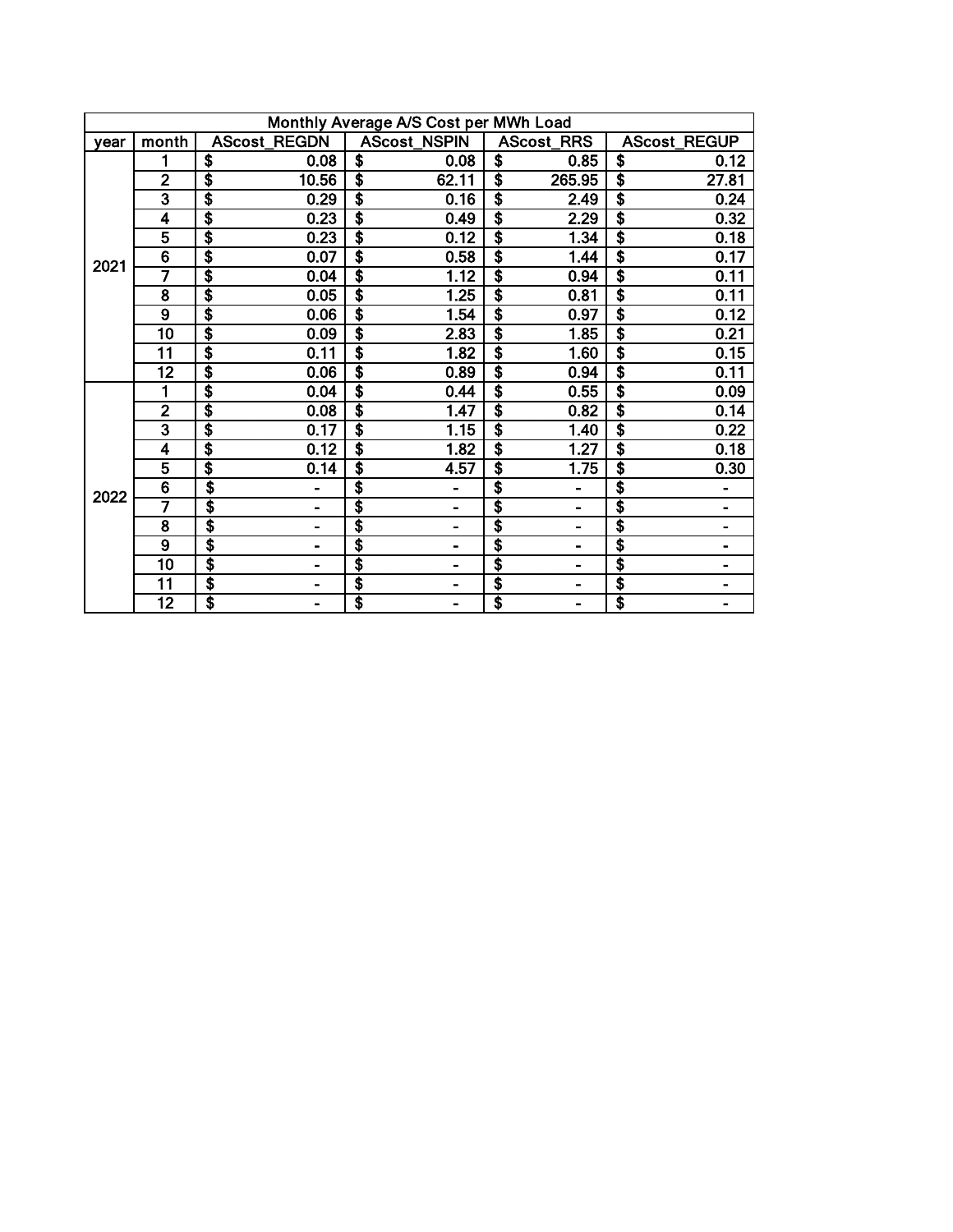|      | <b>ERCOT-wide Cumulative PNM</b> |    |                |    |            |  |  |  |  |  |
|------|----------------------------------|----|----------------|----|------------|--|--|--|--|--|
| year | month                            |    | pnm            |    | pnm accum  |  |  |  |  |  |
|      | 0                                | \$ |                | \$ |            |  |  |  |  |  |
|      | 1                                | \$ | 1,930.83       | \$ | 1,930.83   |  |  |  |  |  |
|      | $\overline{2}$                   | \$ | 705,718.36     | \$ | 707,649.19 |  |  |  |  |  |
|      | 3                                | \$ | 3,356.50       | \$ | 711,005.69 |  |  |  |  |  |
|      | 4                                | \$ | 19,870.21      | \$ | 730,875.90 |  |  |  |  |  |
|      | 5                                | \$ | 2,917.28       | \$ | 733,793.18 |  |  |  |  |  |
| 2021 | $\overline{6}$                   | \$ | 10,048.24      | \$ | 743,841.42 |  |  |  |  |  |
|      | 7                                | \$ | 5,447.42       | \$ | 749,288.84 |  |  |  |  |  |
|      | 8                                | \$ | 3,062.97       | \$ | 752,351.81 |  |  |  |  |  |
|      | $\overline{9}$                   | \$ | 3,075.26       | \$ | 755,427.07 |  |  |  |  |  |
|      | 10                               | \$ | 5,596.65       | \$ | 761,023.72 |  |  |  |  |  |
|      | 11                               | \$ | 5,656.41       | \$ | 766,680.13 |  |  |  |  |  |
|      | $\overline{12}$                  | \$ | 2,293.71       | \$ | 768,973.84 |  |  |  |  |  |
|      | 0                                | \$ |                | \$ |            |  |  |  |  |  |
|      | 1                                | \$ | 2,245.58       | \$ | 2,245.58   |  |  |  |  |  |
|      | $\overline{2}$                   | \$ | 14,589.18      | \$ | 16,834.76  |  |  |  |  |  |
|      | $\overline{\mathbf{3}}$          | \$ | 4,492.68       | \$ | 21,327.44  |  |  |  |  |  |
|      | 4                                | \$ | 7,843.68       | \$ | 29,171.12  |  |  |  |  |  |
|      | 5                                | \$ | 25,120.79      | \$ | 54,291.91  |  |  |  |  |  |
| 2022 | 6                                | \$ |                | \$ |            |  |  |  |  |  |
|      | 7                                | \$ |                | \$ |            |  |  |  |  |  |
|      | $\overline{\mathbf{8}}$          | \$ |                | \$ |            |  |  |  |  |  |
|      | $\overline{9}$                   | \$ |                | \$ |            |  |  |  |  |  |
|      | $\overline{10}$                  | \$ | $\blacksquare$ | \$ | -          |  |  |  |  |  |
|      | $\overline{11}$                  | \$ |                | \$ |            |  |  |  |  |  |
|      | 12                               | \$ |                | \$ |            |  |  |  |  |  |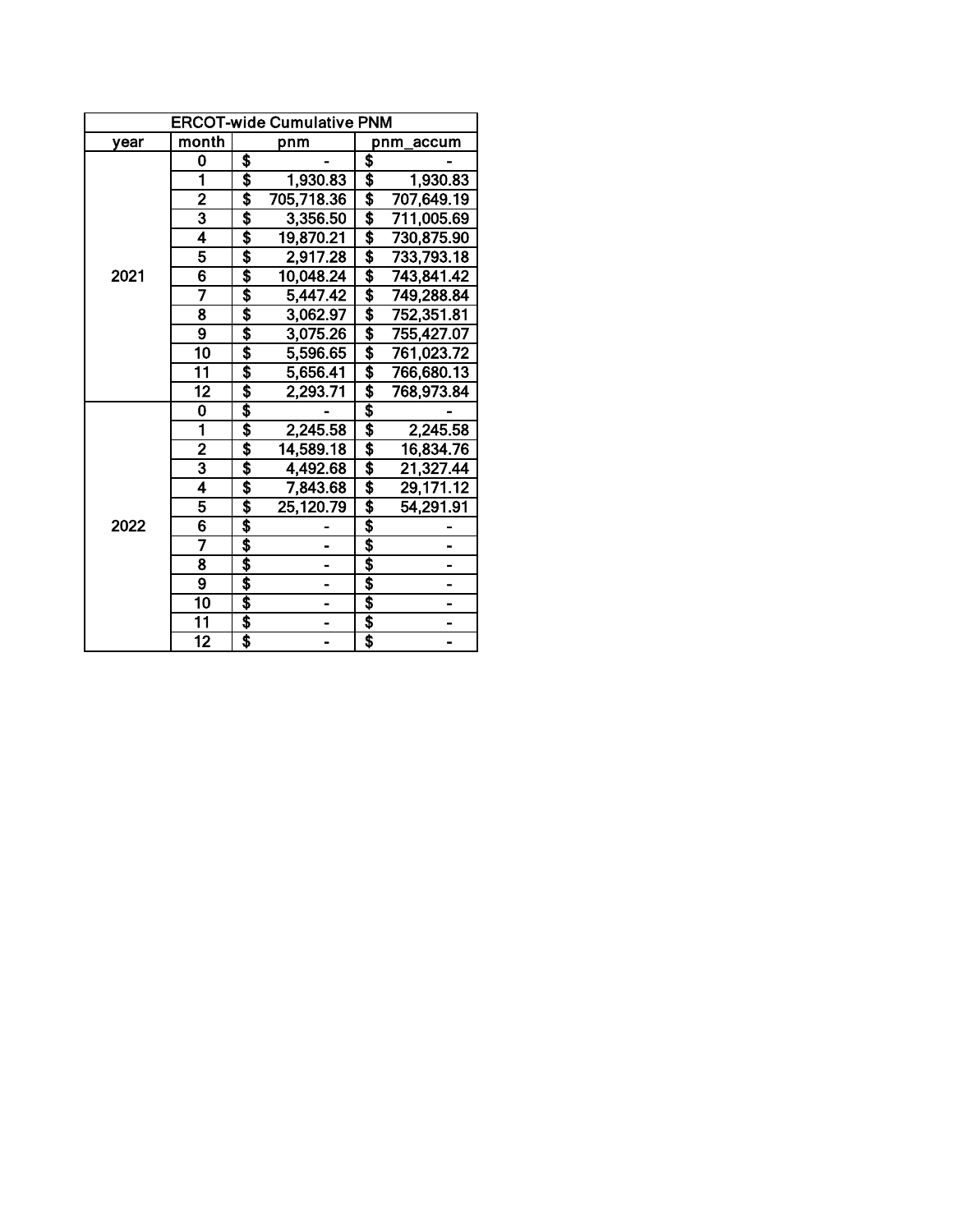| DA vs. RT Load Forecast Error by Hour Ending |                         |                 |                 |                 |                |          |                 |  |  |  |  |  |
|----------------------------------------------|-------------------------|-----------------|-----------------|-----------------|----------------|----------|-----------------|--|--|--|--|--|
| vear                                         | month                   | $HE_1$<br>4     | HE_13_16        | HE_17_20        | HE_21_24       | $HE_5_8$ | HE_9_12         |  |  |  |  |  |
|                                              |                         | 58              | (284)           | (66)            | (9)            | 302      | (394)           |  |  |  |  |  |
|                                              | $\bar{2}$               | 1,889           | 2,270           | 2,503           | 2,331          | 3,083    | 2,824           |  |  |  |  |  |
|                                              | 3                       | (263)           | 440             | 452             | 119            | (125)    | (99)            |  |  |  |  |  |
|                                              | 4                       | (349)           | 184             | 312             | (233)          | (428)    | (384)           |  |  |  |  |  |
|                                              | $\overline{5}$          | (410)           | (586)           | (665)           | (468)          | (489)    | (422)           |  |  |  |  |  |
| 2021                                         | $\overline{6}$          | (663)           | 622             | 645             | (158)          | (535)    | $\overline{78}$ |  |  |  |  |  |
|                                              | 7                       | (383)           | 971             | 950             | 302            | (501)    | 530             |  |  |  |  |  |
|                                              | $\overline{\mathbf{8}}$ | 106             | 1,519           | 1,062           | 247            | 32       | 627             |  |  |  |  |  |
|                                              | $\overline{9}$          | $\overline{26}$ | 1,548           | 410             | 113            | 172      | 1,049           |  |  |  |  |  |
|                                              | $\overline{10}$         | $\overline{25}$ | 872             | 154             | 52             | 80       | 435             |  |  |  |  |  |
|                                              | 11                      | (208)           | $\overline{36}$ | $\overline{77}$ | (72)           | (98)     | (166)           |  |  |  |  |  |
|                                              | $\overline{12}$         | (568)           | (297)           | 180             | (395)          | 256      | 135             |  |  |  |  |  |
|                                              |                         | (408)           | 171             | 670             | 86             | 190      | $\overline{25}$ |  |  |  |  |  |
|                                              | $\overline{2}$          | (1,031)         | 155             | 689             | (222)          | (62)     | 442             |  |  |  |  |  |
|                                              | $\overline{\mathbf{3}}$ | (897)           | (126)           | (168)           | (643)          | (588)    | (395)           |  |  |  |  |  |
|                                              | $\overline{\mathbf{4}}$ | (946)           | 302             | (321)           | (854)          | (1, 173) | (532)           |  |  |  |  |  |
|                                              | $\overline{\mathbf{5}}$ | (1, 877)        | 992             | (191)           | (1, 445)       | (1, 812) | (395)           |  |  |  |  |  |
| 2022                                         | $\overline{6}$          |                 |                 | -               |                |          |                 |  |  |  |  |  |
|                                              | 7                       | -               | ۰               | $\blacksquare$  |                | -        |                 |  |  |  |  |  |
|                                              | $\overline{8}$          | $\blacksquare$  | ۰               |                 |                | ۰        | ۰               |  |  |  |  |  |
|                                              | $\overline{9}$          | $\blacksquare$  |                 | -               |                | -        | Ξ.              |  |  |  |  |  |
|                                              | $\overline{10}$         | $\blacksquare$  | Ξ.              | ۰               | $\blacksquare$ | ۰        | -               |  |  |  |  |  |
|                                              | 11                      | -               | $\blacksquare$  | -               |                |          |                 |  |  |  |  |  |
|                                              | 12                      |                 |                 |                 |                |          |                 |  |  |  |  |  |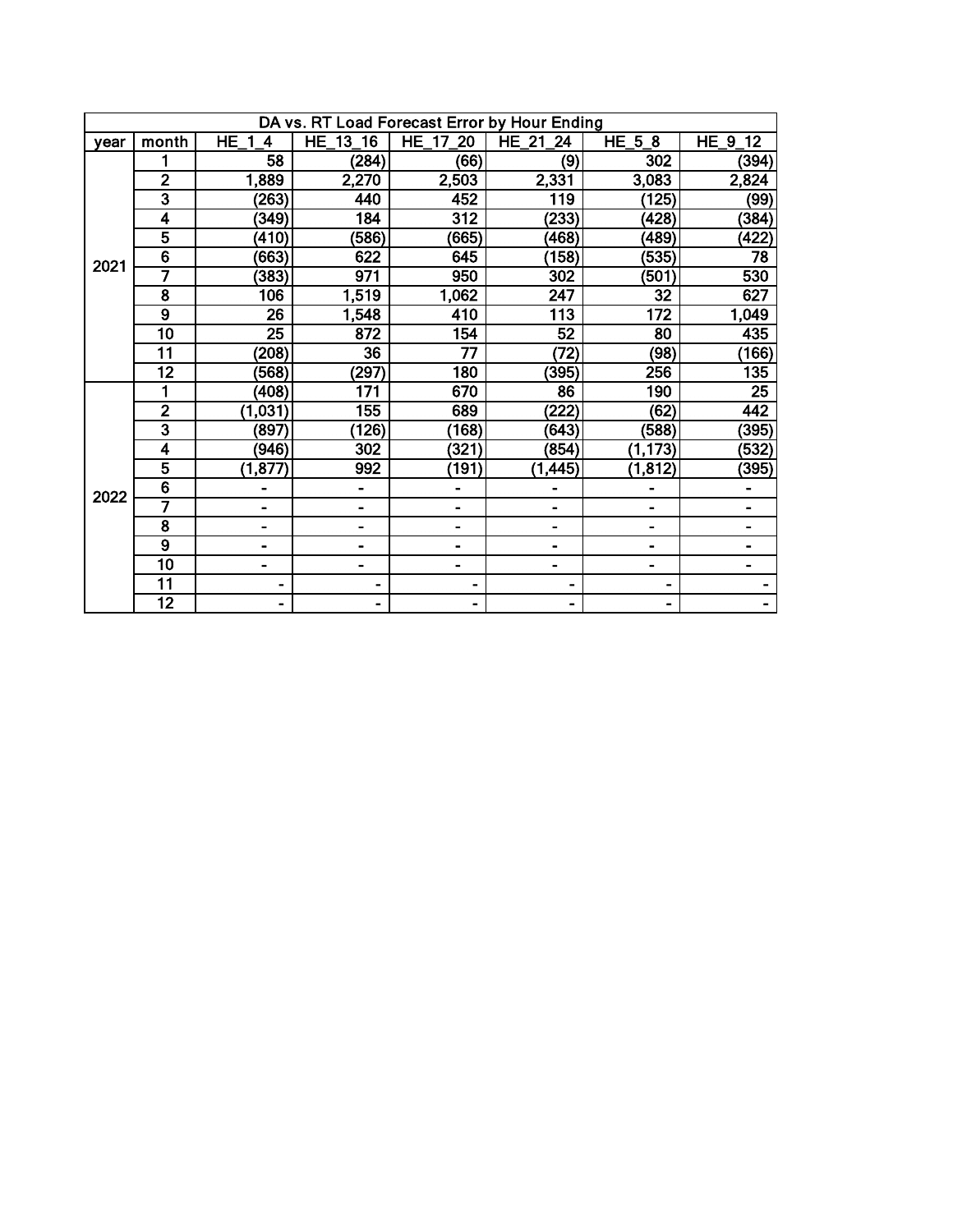| Monthly Average of Wind Generation by Hour Ending |                         |                              |          |                              |          |          |         |  |  |  |  |  |
|---------------------------------------------------|-------------------------|------------------------------|----------|------------------------------|----------|----------|---------|--|--|--|--|--|
| year                                              | month                   | $HE_1_4$                     | HE_13_16 | HE_17_20                     | HE_21_24 | $HE_5_8$ | HE_9_12 |  |  |  |  |  |
|                                                   |                         | 11,491                       | 9,270    | 9,037                        | 10,939   | 11,606   | 10,274  |  |  |  |  |  |
|                                                   | $\overline{2}$          | 9,300                        | 8,420    | 8,532                        | 10,575   | 8,759    | 8,461   |  |  |  |  |  |
|                                                   | $\overline{\mathbf{3}}$ | 15,685                       | 12,889   | 13,380                       | 15,467   | 14,598   | 13,338  |  |  |  |  |  |
|                                                   | $\overline{\mathbf{4}}$ | 13,724                       | 11,336   | 11,823                       | 13,261   | 12,803   | 11,939  |  |  |  |  |  |
|                                                   | $\overline{5}$          | 13,861                       | 10,718   | 12,533                       | 14,784   | 11,494   | 10,984  |  |  |  |  |  |
|                                                   | $\overline{6}$          | 12,577                       | 7,161    | 9,179                        | 12,511   | 9,782    | 7,803   |  |  |  |  |  |
| 2021                                              | 7                       | 9,833                        | 5,215    | 7,223                        | 9,405    | 7,174    | 5,318   |  |  |  |  |  |
|                                                   | $\overline{8}$          | 12,425                       | 7,508    | 10,092                       | 12,428   | 9,872    | 7,849   |  |  |  |  |  |
|                                                   | $\overline{9}$          | 13,114                       | 6,136    | 7,634                        | 12,472   | 10,567   | 7,265   |  |  |  |  |  |
|                                                   | $\overline{10}$         | 13,538                       | 9,761    | 10,995                       | 14,051   | 11,991   | 9,768   |  |  |  |  |  |
|                                                   | 11                      | 14,149                       | 9,423    | 10,265                       | 13,841   | 13,372   | 10,657  |  |  |  |  |  |
|                                                   | $\overline{12}$         | 14,855                       | 11,289   | 12,050                       | 14,740   | 13,604   | 11,416  |  |  |  |  |  |
|                                                   |                         | 13,020                       | 9,623    | 9,868                        | 12,555   | 13,127   | 10,415  |  |  |  |  |  |
|                                                   | $\overline{2}$          | 14,195                       | 10,245   | 11,028                       | 13,744   | 13,920   | 11,206  |  |  |  |  |  |
|                                                   | $\overline{\mathbf{3}}$ | 16,027                       | 13,581   | 13,844                       | 15,591   | 16,250   | 14,236  |  |  |  |  |  |
|                                                   | $\overline{4}$          | 17,675                       | 15,266   | 15,674                       | 16,702   | 16,996   | 16,211  |  |  |  |  |  |
|                                                   | $\overline{5}$          | 19,060                       | 14,380   | 16,476                       | 18,635   | 17,225   | 15,650  |  |  |  |  |  |
| 2022                                              | $\overline{6}$          |                              |          |                              |          |          |         |  |  |  |  |  |
|                                                   | 7                       |                              |          |                              |          |          |         |  |  |  |  |  |
|                                                   | $\overline{\mathbf{8}}$ | $\qquad \qquad \blacksquare$ | Ξ.       | $\blacksquare$               |          |          |         |  |  |  |  |  |
|                                                   | $\overline{9}$          |                              |          |                              |          |          |         |  |  |  |  |  |
|                                                   | $\overline{10}$         |                              |          |                              |          |          |         |  |  |  |  |  |
|                                                   | $\overline{11}$         | -                            |          | $\qquad \qquad \blacksquare$ |          | Ξ.       |         |  |  |  |  |  |
|                                                   | $\overline{12}$         |                              |          |                              |          |          |         |  |  |  |  |  |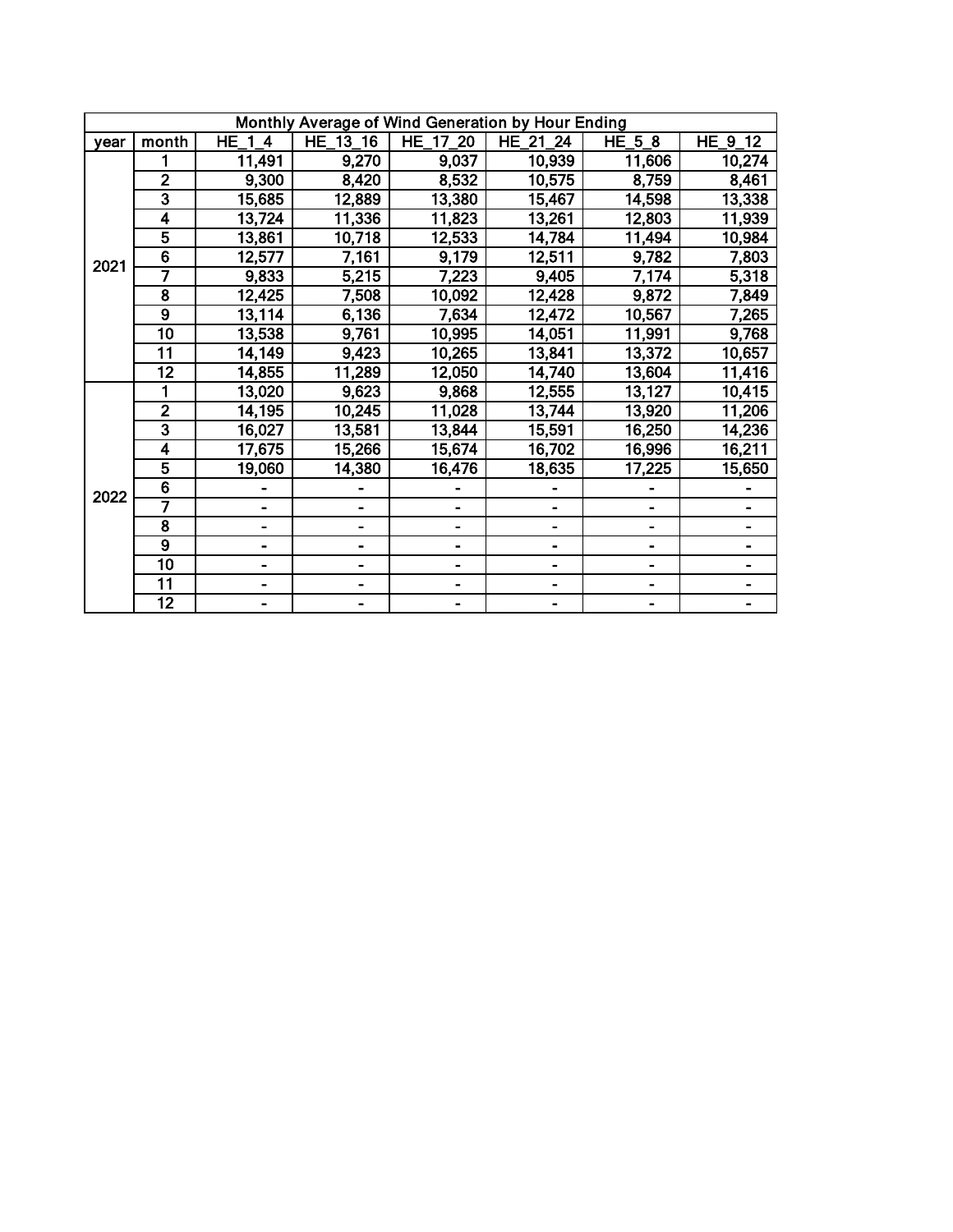|      | Monthly Average of Solar Generation by Hour Ending |                  |          |          |                  |          |         |  |  |  |  |  |  |
|------|----------------------------------------------------|------------------|----------|----------|------------------|----------|---------|--|--|--|--|--|--|
| vear | month                                              | <b>HE 14</b>     | HE_13_16 | HE_17_20 | HE_21_24         | $HE_5_8$ | HE_9_12 |  |  |  |  |  |  |
|      |                                                    | 0.1              | 2,874.3  | 675.2    | 0.1              | 1.9      | 2,183.9 |  |  |  |  |  |  |
|      | $\overline{2}$                                     | 0.0              | 2,744.3  | 907.2    | 0.0              | 14.4     | 2,238.2 |  |  |  |  |  |  |
|      | $\overline{\mathbf{3}}$                            | 0.1              | 3,498.4  | 2,090.3  | 1.0              | 31.5     | 2,789.9 |  |  |  |  |  |  |
|      | $\overline{\mathbf{4}}$                            | 0.1              | 3,503.1  | 2,227.9  | 2.9              | 25.0     | 2,446.2 |  |  |  |  |  |  |
|      | $\overline{\mathbf{5}}$                            | 0.2              | 4,561.7  | 3,102.7  | 22.2             | 114.1    | 3,164.8 |  |  |  |  |  |  |
| 2021 | $\overline{6}$                                     | 0.8              | 5,234.2  | 3,928.8  | 66.7             | 208.8    | 4,266.6 |  |  |  |  |  |  |
|      | 7                                                  | 1.2              | 5,642.7  | 4,283.9  | 71.3             | 147.5    | 4,599.8 |  |  |  |  |  |  |
|      | $\overline{\mathbf{8}}$                            | 0.3              | 5,492.5  | 3,554.1  | 12.0             | 62.2     | 4,435.3 |  |  |  |  |  |  |
|      | $\overline{9}$                                     | 0.1              | 6,004.6  | 3,516.7  | 0.1              | 20.4     | 4,862.2 |  |  |  |  |  |  |
|      | $\overline{10}$                                    | 4.5              | 5,126.9  | 2,547.7  | 4.5              | 3.3      | 3,739.5 |  |  |  |  |  |  |
|      | 11                                                 | 0.2              | 4,761.4  | 1,018.1  | 0.3              | 64.7     | 4,003.0 |  |  |  |  |  |  |
|      | $\overline{12}$                                    | 0.2              | 4,083.3  | 704.9    | 0.2              | 9.6      | 3,396.1 |  |  |  |  |  |  |
|      | 1                                                  | $\overline{3.3}$ | 5,290.8  | 1,314.4  | $\overline{3.4}$ | 9.3      | 4,155.3 |  |  |  |  |  |  |
|      | $\overline{2}$                                     | 0.5              | 5,882.4  | 2,034.5  | 0.6              | 45.8     | 4,746.8 |  |  |  |  |  |  |
|      | $\overline{\mathbf{3}}$                            | 0.2              | 5,974.1  | 3,214.2  | 0.2              | 69.8     | 5,067.0 |  |  |  |  |  |  |
|      | $\overline{4}$                                     | 3.3              | 6,315.0  | 4,406.9  | 16.0             | 69.2     | 4,384.8 |  |  |  |  |  |  |
|      | 5                                                  | 2.0              | 7,466.6  | 5,237.1  | 43.8             | 260.4    | 5,834.7 |  |  |  |  |  |  |
| 2022 | $\overline{\mathbf{0}}$                            | 0.0              | 0.0      | 0.0      | 0.0              | 0.0      | 0.0     |  |  |  |  |  |  |
|      | $\overline{\mathbf{0}}$                            | 0.0              | 0.0      | 0.0      | 0.0              | 0.0      | 0.0     |  |  |  |  |  |  |
|      | $\overline{\mathbf{0}}$                            | 0.0              | 0.0      | 0.0      | 0.0              | 0.0      | 0.0     |  |  |  |  |  |  |
|      | $\overline{\mathbf{0}}$                            | 0.0              | 0.0      | 0.0      | 0.0              | 0.0      | 0.0     |  |  |  |  |  |  |
|      | $\bf{0}$                                           | 0.0              | 0.0      | 0.0      | 0.0              | 0.0      | 0.0     |  |  |  |  |  |  |
|      | $\overline{\mathbf{0}}$                            | 0.0              | 0.0      | 0.0      | 0.0              | 0.0      | 0.0     |  |  |  |  |  |  |
|      | $\overline{\mathbf{0}}$                            | 0.0              | 0.0      | 0.0      | 0.0              | 0.0      | 0.0     |  |  |  |  |  |  |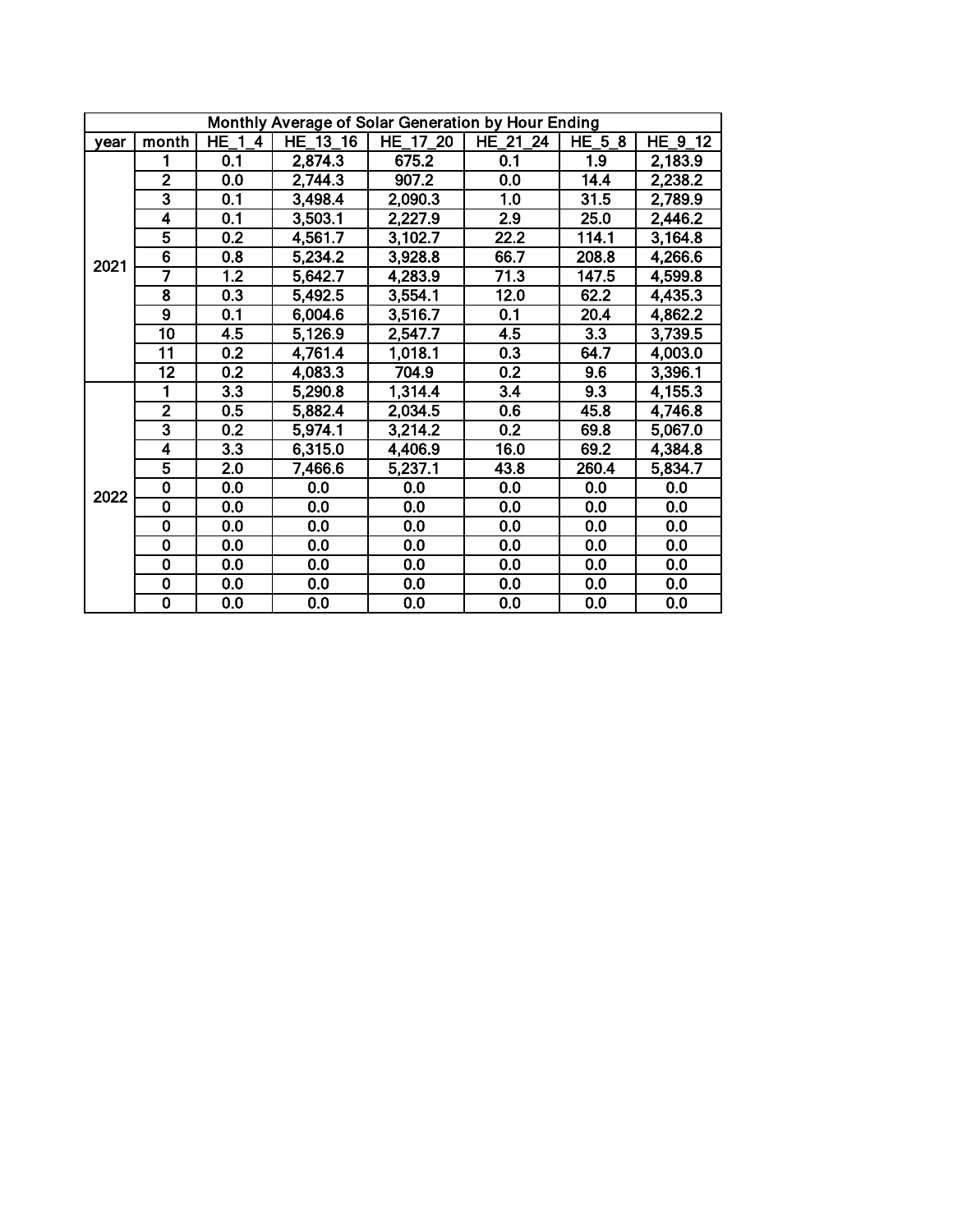|                   |             | RT Congestion Constraint Rankings - Top 10 Constraints by Binding Frequency and Top 10 Constraints by Total Congestion Rent |                  |    |            |            |            |            |            |  |                   |  |                          |  |            |            |              |                   |
|-------------------|-------------|-----------------------------------------------------------------------------------------------------------------------------|------------------|----|------------|------------|------------|------------|------------|--|-------------------|--|--------------------------|--|------------|------------|--------------|-------------------|
| <b>CATEGORY</b>   | <b>YEAR</b> | <b>CONSTRAINT</b>                                                                                                           | I RANKVAR IRANKI |    | <b>JAN</b> | <b>FEB</b> | <b>MAR</b> | <b>APR</b> | <b>MAY</b> |  | <b>JUN</b><br>JUL |  | <b>SEP</b><br><b>AUG</b> |  | <b>NOV</b> | <b>DEC</b> | <b>MONTH</b> | <b>RENT TOTAL</b> |
| FREQ EXIST        | 2022        | NORTH EDINBURG LOBO GTC (NE LOB)                                                                                            | 13793            |    | 2040       | 2071       | 2855       | 2745       | 4082       |  |                   |  |                          |  |            |            |              | 108.54            |
| <b>FREQ EXIST</b> | 2022        | NELSON SHARPE RIO HONDO GTC (NELRIO)                                                                                        | 10771            |    | 1256       | 755        | 2156       | 3044       | 3560       |  |                   |  |                          |  |            |            | ີ            | 131.29            |
| <b>FREQ EXIST</b> | 2022        | BURNS RIOHONDO 1 (RIOHONDO-MV BURNS)                                                                                        | 8063             |    | 280        | 592        | 2245       | 3279       | 1667       |  |                   |  |                          |  |            |            | 3            | 237.76            |
| FREQ EXIST        | 2022        | WEST TEXAS EXPORT GTC (WESTEX)                                                                                              | 6845             |    | 950        | 618        | 507        | 3167       | 1603       |  |                   |  |                          |  |            |            |              | 382.41            |
| <b>FREQ EXIST</b> | 2022        | LASPUL RAYMND1 1 (LASPULGA-RAYMND2)                                                                                         | 5969             |    | 40         | 125        | 1454       | 2258       | 2092       |  |                   |  |                          |  |            |            |              | 701.20            |
| <b>FREQ EXIST</b> | 2022        | <b>KLNSW XFMRS (KLNSW-KLNSW)</b>                                                                                            | 5847             |    | 752        | 745        | 2872       | 637        | 841        |  |                   |  |                          |  |            |            |              | 0.00              |
| FREQ EXIST        | 2022        | G138 10B 1 (SEMINOLE-MAGNO TN)                                                                                              | 5409             |    | 120        | 226        | 703        | 3481       | 879        |  |                   |  |                          |  |            |            |              | 0.00              |
| <b>FREQ EXIST</b> | 2022        | HAMILT MAVERI1 1 (HAMILTON-MAVERICK)                                                                                        | 5199             |    | 162        | 376        | 1359       | 2048       | 1254       |  |                   |  |                          |  |            |            |              | 0.00              |
| <b>FREQ EXIST</b> | 2022        | PANHANDLE GTC (PNHNDL)                                                                                                      | 4804             |    | 182        | 230        | 18         | 2040       | 2334       |  |                   |  |                          |  |            |            | 9            | 0.00              |
| <b>FREQ EXIST</b> | 2022        | 651 B (CMNSW-CMNTP)                                                                                                         | 4761             |    | 500        | 537        | 898        | 1982       | 844        |  |                   |  |                          |  |            |            | 10           | 0.00              |
| TOP10 RENT        | 2022        | WEST TEXAS EXPORT GTC (WESTEX)                                                                                              | 178.44           |    | 17.32      | 8.97       | 6.98       | 88.01      | $S$ 57.18  |  |                   |  |                          |  |            |            | 11           | 0.00              |
| TOP10 RENT        | 2022        | JEWET-SNG LINES (JEWET-SNG)                                                                                                 | \$136.29         |    |            |            |            | 0.04       | \$136.25   |  |                   |  |                          |  |            | я.         | 12           | 0.00              |
| TOP10 RENT        | 2022        | <b>KLNSW XFMRS (KLNSW-KLNSW)</b>                                                                                            | 98.24            |    |            | 7.77       | 43.13      | 7.47       | \$32.88    |  |                   |  |                          |  |            |            |              |                   |
| TOP10 RENT        | 2022        | CKT 3124 1 (STP-HLJ)                                                                                                        | 80.97            |    |            | 15.25      | 17.63      | 1.28       | S 46.80    |  |                   |  |                          |  |            |            | Sum-Total    | 1561.20           |
| TOP10 RENT        | 2022        | NORTH TO HOUSTON GTC (N TO H)                                                                                               | 73.66            |    |            |            |            | 0.61       | \$73.04    |  |                   |  |                          |  |            |            |              |                   |
| TOP10 RENT        | 2022        | NORTH EDINBURG LOBO GTC (NE LOB)                                                                                            | 64.53            |    | -6.50      | 5.42       | 12.38      | 12.92      |            |  |                   |  |                          |  |            |            |              |                   |
| TOP10 RENT        | 2022        | 6125 C (MSTLT-HMPHL)                                                                                                        | 41.27            |    | 23.80      | 17.47      |            |            |            |  |                   |  |                          |  |            |            |              |                   |
| TOP10 RENT        | 2022        | <b>PANHANDLE GTC (PNHNDL)</b>                                                                                               | 37.60            |    | -0.52      | 0.94       | 0.08       | 12.75      | \$23.31    |  |                   |  |                          |  |            |            |              |                   |
| TOP10 RENT        | 2022        | G138 10B 1 (SEMINOLE-MAGNO TN)                                                                                              | 37.10            |    | 0.18       | 0.55       | 2.94       |            | \$12.27    |  |                   |  |                          |  |            |            |              |                   |
| TOP10 RENT        | 2022        | 6462 C (MCNSW-MKNGB)                                                                                                        | 33.15            | 10 | $\sim$     |            |            | 0.49       | S 32.66    |  |                   |  |                          |  |            |            |              |                   |

| <b>MONTH</b> | <b>RENT TOTAL</b> |
|--------------|-------------------|
|              |                   |
|              | 108.54            |
| 2            | 131.29            |
| 3            | 237.76            |
| 4            | 382.41            |
| 5            | 701.20            |
| 6            | 0.00              |
|              | 0.00              |
| 8            | 0.00              |
| 9            | 0.00              |
| 10           | 0.00              |
| 11           | 0.00              |
| 12           | 0.00              |
|              |                   |
| Sum-Total    | 1561.20           |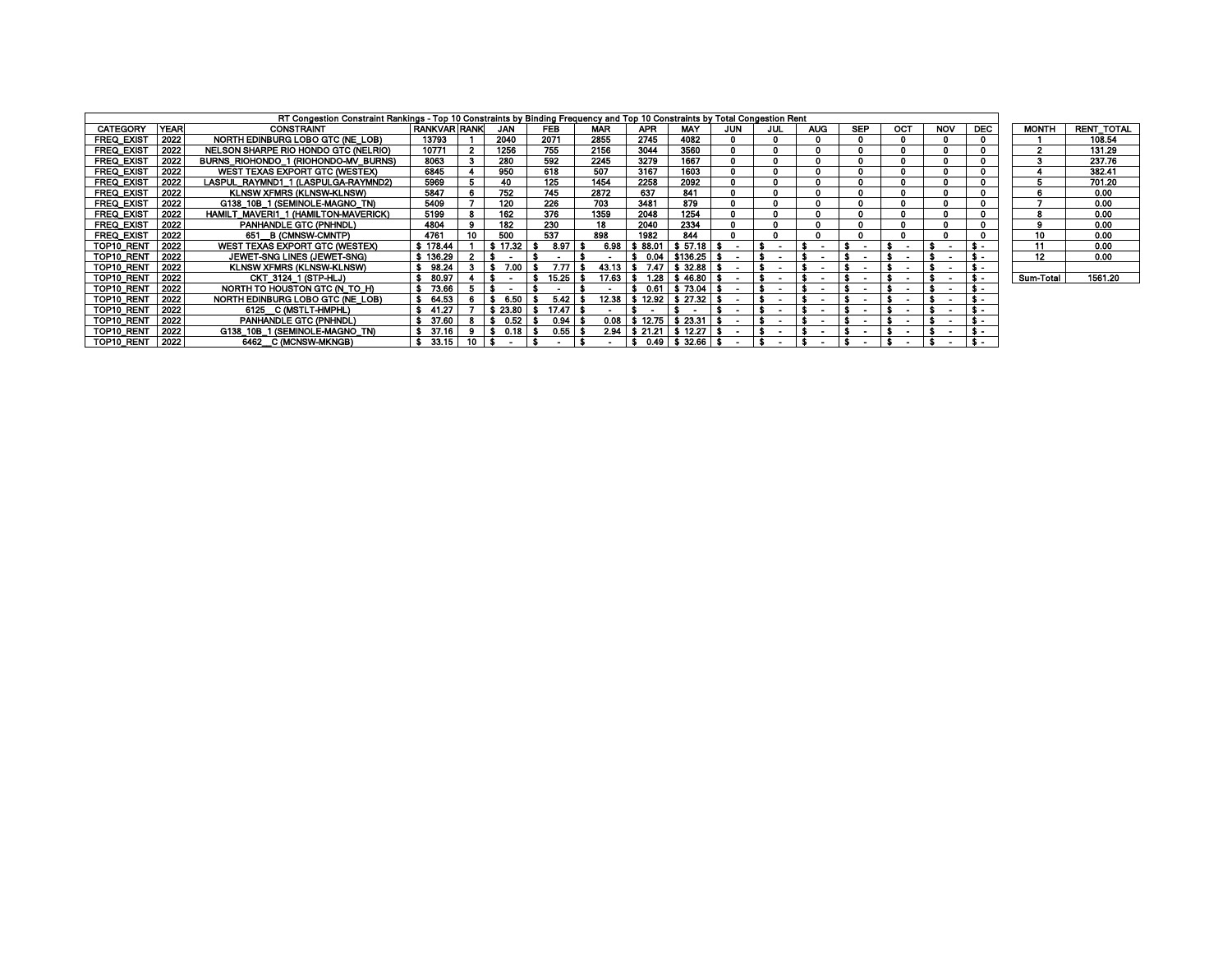|                   |      | DA Congestion Constraint Rankings - Top 10 Constraints by Binding Frequency and Top 10 Constraints by Total Congestion Rent |         |      |            |                  |            |               |            |                |     |            |            |        |            |            |
|-------------------|------|-----------------------------------------------------------------------------------------------------------------------------|---------|------|------------|------------------|------------|---------------|------------|----------------|-----|------------|------------|--------|------------|------------|
| category          | vear | item                                                                                                                        | rankvar | rank | <b>JAN</b> | FEB              | <b>MAR</b> | <b>APR</b>    | <b>MAY</b> | <b>JUN</b>     | JUL | <b>AUG</b> | <b>SEP</b> | OCT    | <b>NOV</b> | <b>DEC</b> |
| <b>FREQ EXIST</b> | 2022 | G138 10B 1 (SEMINOLE-MAGNO TN)                                                                                              | 2.104   |      | 205        | 192              | 404        | 697           | 606        |                |     |            |            |        |            |            |
| <b>FREQ EXIST</b> | 2022 | NORTH EDINBURG LOBO GTC (NE LOB)                                                                                            | 1.874   |      | 262        | 262              | 436        | 405           | 509        |                |     |            |            |        |            |            |
| <b>FREQ EXIST</b> | 2022 | BLESSI PAVLOV1 1 (BLESSING-PAVLOV)                                                                                          | .724    |      | 186        | 333              | 448        | 334           | 423        |                |     |            |            |        |            |            |
| FREQ EXIST        | 2022 | NELSON SHARPE RIO HONDO GTC (NELRIO)                                                                                        | .563    |      | 253        | 161              | 251        | 426           | 472        |                |     |            |            |        |            |            |
| <b>FREQ EXIST</b> | 2022 | BURNS RIOHONDO 1 (RIOHONDO-MV BURNS)                                                                                        | 444. ا  |      | 158        | 160              | 293        | 430           | 403        | $\blacksquare$ |     |            |            | $\sim$ |            |            |
| <b>FREQ EXIST</b> | 2022 | HAMILT MAVERI1 1 (HAMILTON-MAVERICK)                                                                                        | 1.342   |      | 172        | 96               | 266        | 458           | 350        | ۰.             |     | ۰.         |            | $\sim$ |            |            |
| <b>FREQ EXIST</b> | 2022 | 6144 A (BSPRW-STASW)                                                                                                        | 1.288   |      | 59         | 66               | 243        | 433           | 487        |                |     |            |            |        |            |            |
| <b>FREQ EXIST</b> | 2022 | <b>COLETO-VICTORIA LINES (COLETO-VICTOR)</b>                                                                                | .266    |      | 220        | 127              | 397        | 418           | 104        | ۰              |     |            |            | $\sim$ |            |            |
| <b>FREQ EXIST</b> | 2022 | BISON STRS1 1 (BISON-STRS)                                                                                                  | .219    |      | 104        | 123              | 378        | 317           | 297        |                |     |            |            |        |            |            |
| <b>FREQ EXIST</b> | 2022 | BRUNI 69 1 (BRUNI-BRUNI)                                                                                                    | 1.200   |      | 227        | 125              | 210        | 312           | 326        |                |     |            |            |        |            |            |
| <b>TOP10 RENT</b> | 2022 | WEST EXPORT GTC (WESTEX)                                                                                                    | 134.36  |      |            | 8.42             | 13.08      | 59.40         | 41.34      |                |     |            |            |        |            |            |
| TOP10 REN         | 2022 | <b>KLNSW XFMRS (KLNSW-KLNSW)</b>                                                                                            | 88.64   |      | 4.79       | 8.24             | 34.77      |               | 25.58      |                |     |            |            |        |            |            |
| <b>TOP10 RENT</b> | 2022 | JEWET-SNG LINES (JEWET-SNG)                                                                                                 | 84.13   |      |            |                  | 0.08       | 0.04          | 84.02      |                |     |            |            |        |            |            |
| TOP10 RENT        | 2022 | G138 10B 1 (SEMINOLE-MAGNO TN)                                                                                              |         |      | 0.85       | 0.98             | 4.66       | \$ 31.20      | \$24.53    |                |     |            |            |        |            |            |
| TOP10 RENT        | 2022 | NORTH EDINBURG LOBO GTC (NE LOB)                                                                                            | 56.83   |      | 6.96       | 5.11             | 11.10      | 11.39         |            |                |     |            |            |        |            |            |
| <b>TOP10 RENT</b> | 2022 | CKT 3124 1 (STP-HLJ)                                                                                                        | 53.06   |      | 0.04       | .02 <sub>1</sub> | 14.99      | 2.26          | 24.75      |                |     |            |            |        |            |            |
| TOP10 REN         | 2022 | BLESSI_PAVLOV1_1 (BLESSING-PAVLOV)                                                                                          | 38.23   |      |            | 7.27             | 8.58       | 4.78          | 15.20      |                |     |            |            |        |            |            |
| TOP10 RENT        | 2022 | CAGNON XFMRS (CAGNON-CAGNON)                                                                                                | 34.47   |      | 0.50       | 0.08             | l.34       | 2.98          | 29.57      |                |     |            |            |        |            | - SS       |
| TOP10 RENT        | 2022 | 6125 C (MSTLT-HMPHL)                                                                                                        | 34.39   |      |            | 1.58             | 0.66       | $0.1^{\circ}$ | 0.04       |                |     |            |            |        |            |            |
| TOP10 RENT        | 2022 | BURNS RIOHONDO 1 (RIOHONDO-MV BURNS)                                                                                        | 30.84   |      | 1.95       | 1.81             | 4.33       | 9.99          | \$12.75    |                |     |            |            |        |            |            |